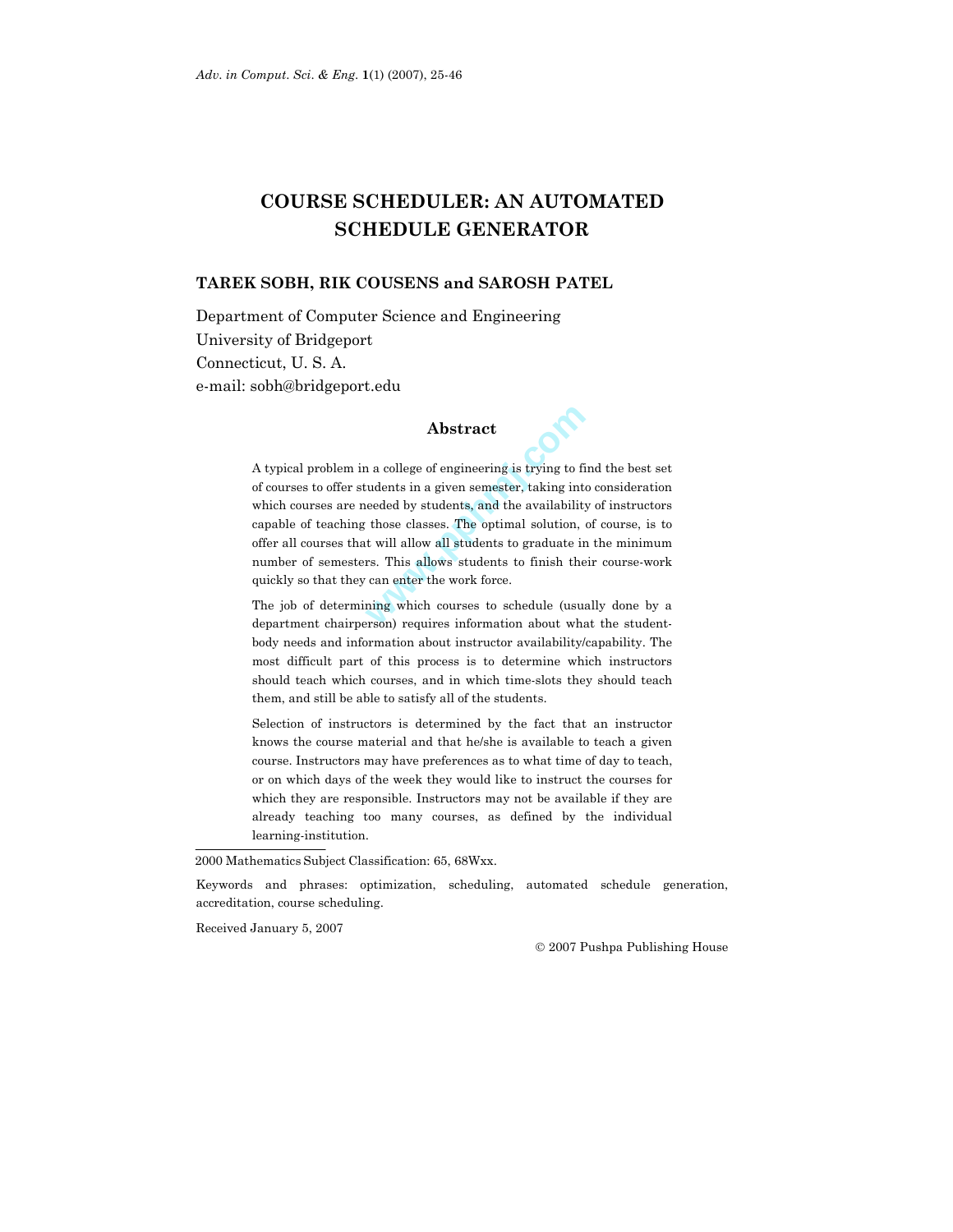There are several difficulties in determining when to offer a given course. For example, consider an engineering major senior who has taken almost all of the courses required to satisfy the requirements for his/her degree. Because he/she has nearly satisfied the degreerequirement, the student has a limited choice of courses to study. This is a problem for the department chairperson, since they must offer appropriate courses to the student to ensure he/she will have enough credits to graduate. This document will present a set of algorithms and software components which will aid a department chairperson in the scheduling process.

### **1. Introduction**

In an institution of higher-education; for example, a college of engineering, there are students who wish to acquire a degree in a given discipline.

son who wishes to acquire a<br>ng lectures, reading textbook<br>assimilates the information<br>scipline. In order to obtain the<br>d set of courses in order to<br>titution.<br>nat the *student* must learn (<br>disseminated to the student A *student* is a person who wishes to acquire a degree in a given discipline. By attending lectures, reading textbooks, and completing projects, the student assimilates the information, increasing their knowledge about the discipline. In order to obtain the degree, the student must take a prescribed set of courses in order to satisfy the degreerequirements of the institution.

The information that the *student* must learn (as dictated by the learning-institution) is disseminated to the students by an *instructor.* The *instructor* has already acquired the information required by either having learned the course-material in an engineering educational setting, or acquired it by themselves by having worked in that field. Furthermore, each *instructor* is typically capable of instructing more than one course.

In order to enable *students* to satisfy their degree-requirements, a schedule must be defined. A *schedule* is a set of courses, each with an *instructor* to teach it, whose responsibility it is to disseminate the courseinformation to the *students*.

In order to generate a schedule of classes the **CourseScheduler** application (one of the tools in this project) requires the following information:

(1) A data-set of courses needed by the students. Preferably, this dataset should contain a "tree" of possible ways that a given student could graduate in the minimum number of semesters.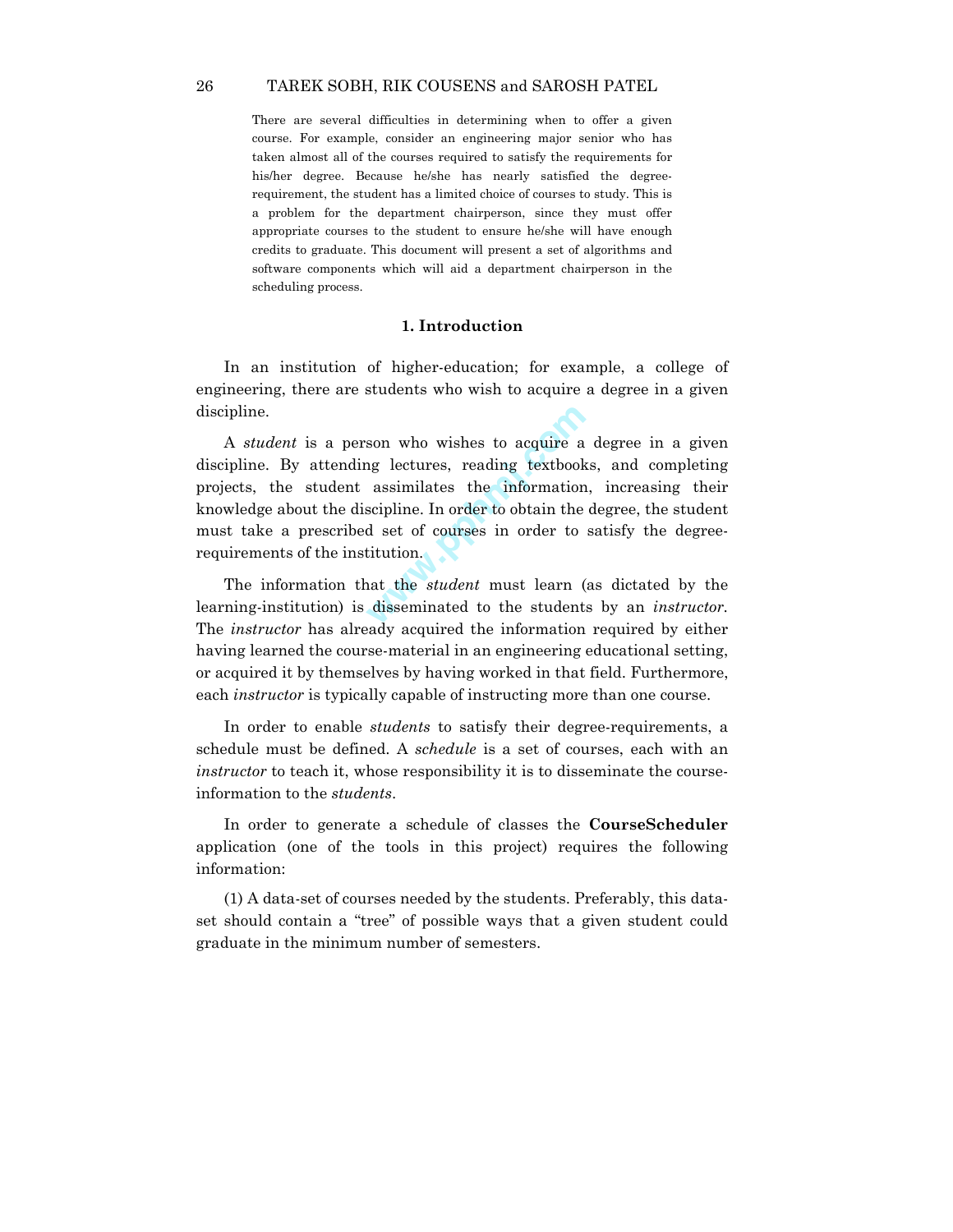(2) A data-set of instructors' abilities. This data-set should indicate which courses a given instructor is capable of teaching to students.

Luckily, the first criterion for **CourseScheduler** is available by using the SKED program<sup>1</sup> [4].

### **2. SKED**

**SKED** evaluates courses already taken by students (transferred from other Universities or previously taken at the University of Bridgeport), and determines the 'best' courses that the student can take, given:

- courses already taken (or transferred) by the student.
- the *pre-requisite* courses for a given course (a *pre*-*requisite* being a course that must be taken before another course, since the *prerequisite* gives the student 'foundation' information required to understand the concepts presented in the 'next' course).
- st be taken before another completed the student 'foundation' inform<br>concepts presented in the 'next<br>courses (courses that may be<br>en-course, since the information<br>of dependent upon then given<br>udent, if learned at the same • the *co-requisite* courses (courses that may be taken *at the same time* as the given-course, since the information obtained in the *co*-*requisite* is not dependent upon then given-course, but will be helpful to the student, if learned at the same time).
- the maximum number of courses allowed by the university. This 'restriction' exists to make sure that students are not overburdened by taking too many classes. This is supposed to guarantee that students have sufficient time to concentrate on their homework, lab-work, exams, etc.
- and last, but not least, the courses required to satisfy the *major* for which the student desires a degree (a *major* being an area of concentration in which the student is interested. Universities require a student to take a sufficient number of courses [*credithours*] in a given discipline so that the student is conversant with many aspects of the desired *major*).

There also exist certain courses that may not be taken by students until they have reached a certain 'year' (i.e., *freshman, sophomore, junior,*

1

<sup>&</sup>lt;sup>1</sup> Also developed at the University of Bridgeport.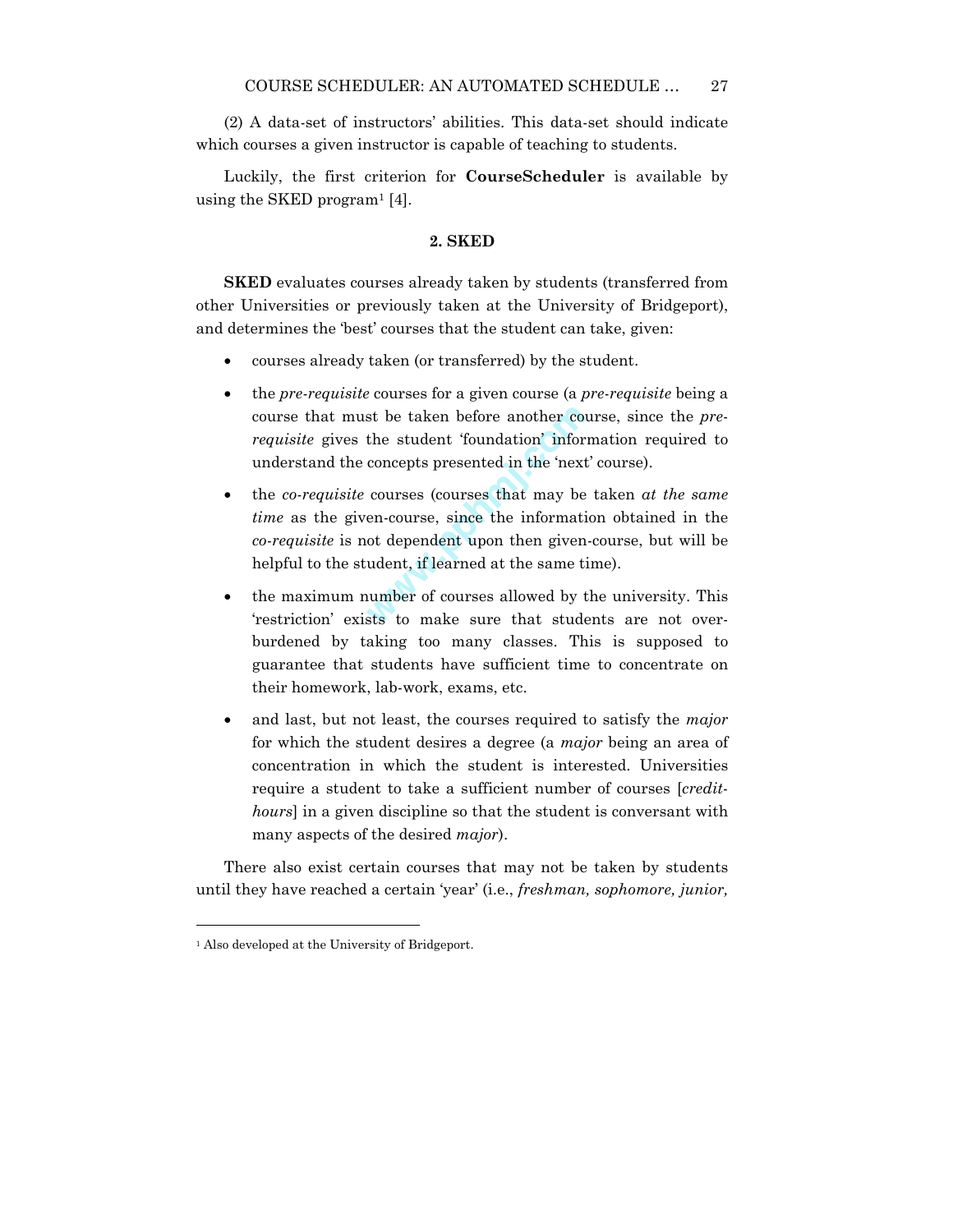or *senior*: these terms indicate the number of credit-hours successfully completed by the student). This 'restriction' exists to 'protect students from taking courses for which they may have insufficient 'background' information to complete successfully2.

In order to produce this data-set, **SKED** requires the following information:

- courses previously satisfied.
- courses being offered next semester.
- courses being offered the semester after next.
- prerequisite courses to a given course.
- co-requisite courses to a given course (if any).
- the maximum number of courses that each student is allowed to take.

number of courses that each st<br>
hm calculates a *requirement*-<br>
courses that must be taken be<br>
l as an *availability-cost* (whic<br>
sites and course-offerings in the<br>
file<sup>4</sup> containing a 'tree'. This<br>
t of courses in a seme The **SKED** algorithm calculates a *requirement*-*cost* (the maximum number of pre-requisite courses that must be taken before a given-course) for each course, as well as an *availability*-*cost* (which is the number of pre-requisites, co-requisites and course-offerings in the next 2 semesters)<sup>3</sup> and generates a data-file4 containing a 'tree'. This 'tree' contains all possible schedules (list of courses in a semester-by-semester format), describing which courses, taken in which semester, would allow the student to satisfy the degree-requirements in the minimum number of semesters. **SKED** is written in Microsoft Visual Basic, and uses Microsoft Access as its data-source.

The **CourseScheduler** application manipulates the output-files from **SKED** and provides a simple infrastructure to solve an arduous problem: determining *which* courses to offer in a given semester that will allow all students to have *at least one* of their 'required' schedules (as determined by **SKED**) satisfied, given student requirements and instructor availability.

<sup>2</sup> The above-mentioned terms are more clearly defined in the **SKED** [4] paper, Introduction section.

<sup>3</sup> See the **SKED** paper, Algorithm section.

<sup>4</sup> for a single student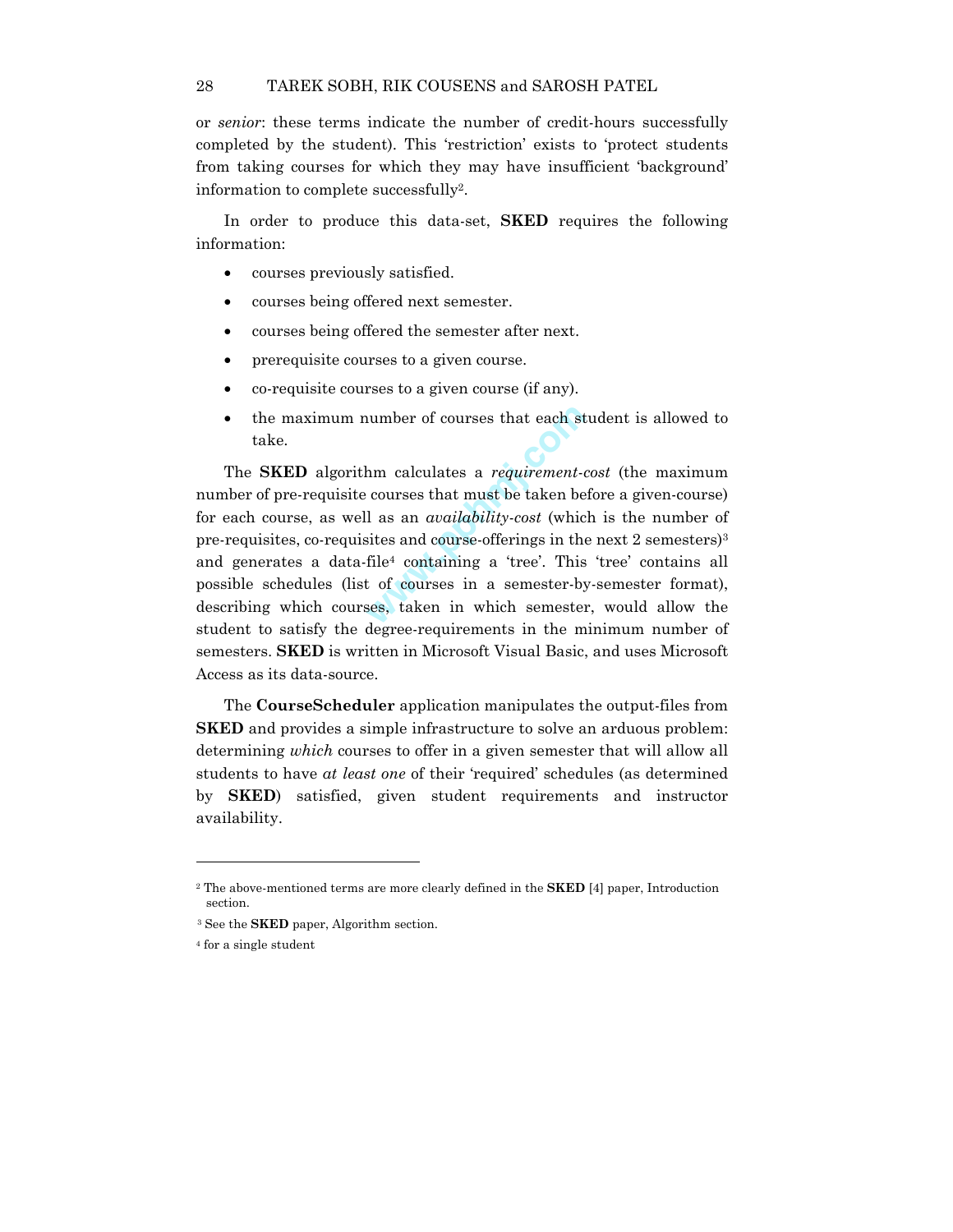### **2.1. Trials (and 'Errors')** – **A.K.A. algorithm refinement**

In the initial phase of this project the goal seemed simple:

- determine which courses to offer given
- available instructors to teach the classes
- classroom size and availability
- time slots of when classrooms were available and instructor availability
- student's preferences as to times courses were taught

The development effort began with this goal and these requirements in place. It soon became apparent that this was an *NP-hard* problem, meaning that the process of trying to find a solution with this number of variables would require an enormous number of resources and processing time [3].

was and<br>ss of trying to find a solution v<br>an enormous number of resourant<br>attempted to generate a set<br>d availability. The schedule-<br>eeds to those schedules took b<br>the schedules generated contains the student requirements.<sup></sup> This first approach attempted to generate a set of schedules based upon faculty ability and availability. The schedule-generation and the matching of students needs to those schedules took between two to four hours, since many of the schedules generated contained 'unnecessary' courses according to the student requirements.5 Given the poor performance of this version it was abandoned without even attempting to address the classroom or student preferences.

The second attempt was to try to generate schedules which we would:

• maximize the number of students per class

- maximize the number of student who would graduate early
- maximize the number of student preferences satisfied by the schedule

<sup>5</sup> The data-set used for this set of tools contains 20 instructors (Computer Science staff at University of Bridgeport) and 19 data files containing student requirements as generated by **SKED**.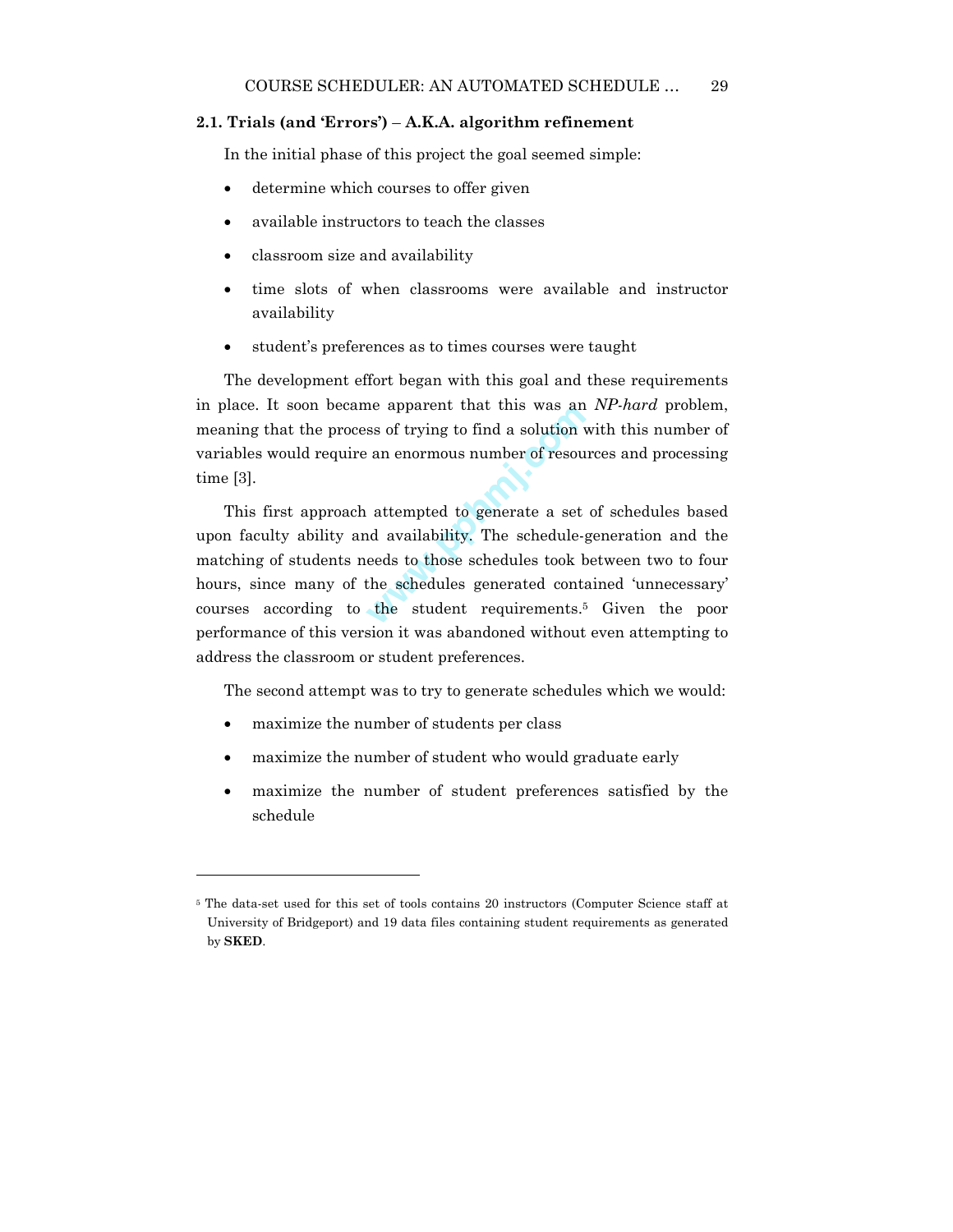This scenario would have been ideal had it worked out. In this way, we could have maximize the classroom utilization as well as the instructor utilization. The fundamental problem persisted: *our algorithms simply did not address the student's needs.*

Attempting to cater to the instructors preferences of when they wanted to teach courses, or trying to allow the student's desires on when they would prefer to take the class. This scheme did not work well. The approach that was finally chosen was the following:

- treat the student requirements<sup>6</sup> as a 'set'
- assign instructors to courses that 'need to be taught' from the student requirements
- allow instructors to assign a desired time slot to each of the courses that they teach

rs to assign a desired time s<br>by teach<br>es, courses that the student r<br>tegral part of the scheduling p<br>rs instructors some lee-way in<br>morning/afternoon or weekend<br>an instructor does not have a<br>m may have that instructor By using these rules, courses that the student requires in order to graduate early is an integral part of the scheduling process, and not left to chance. It also allows instructors some lee-way in determining when they want to teach (i.e., morning/afternoon or weekends).

In the event that an instructor does not have a full class load, the department chairperson may have that instructor teach an elective course7.

#### **3. Algorithm**

It is important to note the following: when a student first begins their degree-program, they have some flexibility as to which courses that they can choose. It is desirable for the student to take courses that are prerequisite to other's so as not to delay their graduation. Once the major prerequisite courses are taken, the student has the most amount of flexibility in taking both required courses and/or electives. Towards the end of their program ('Senior year'), they are likely to have significantly

<sup>6</sup> As determined by **SKED**.

<sup>7</sup> Assuming the instructor wishes to teach additional courses.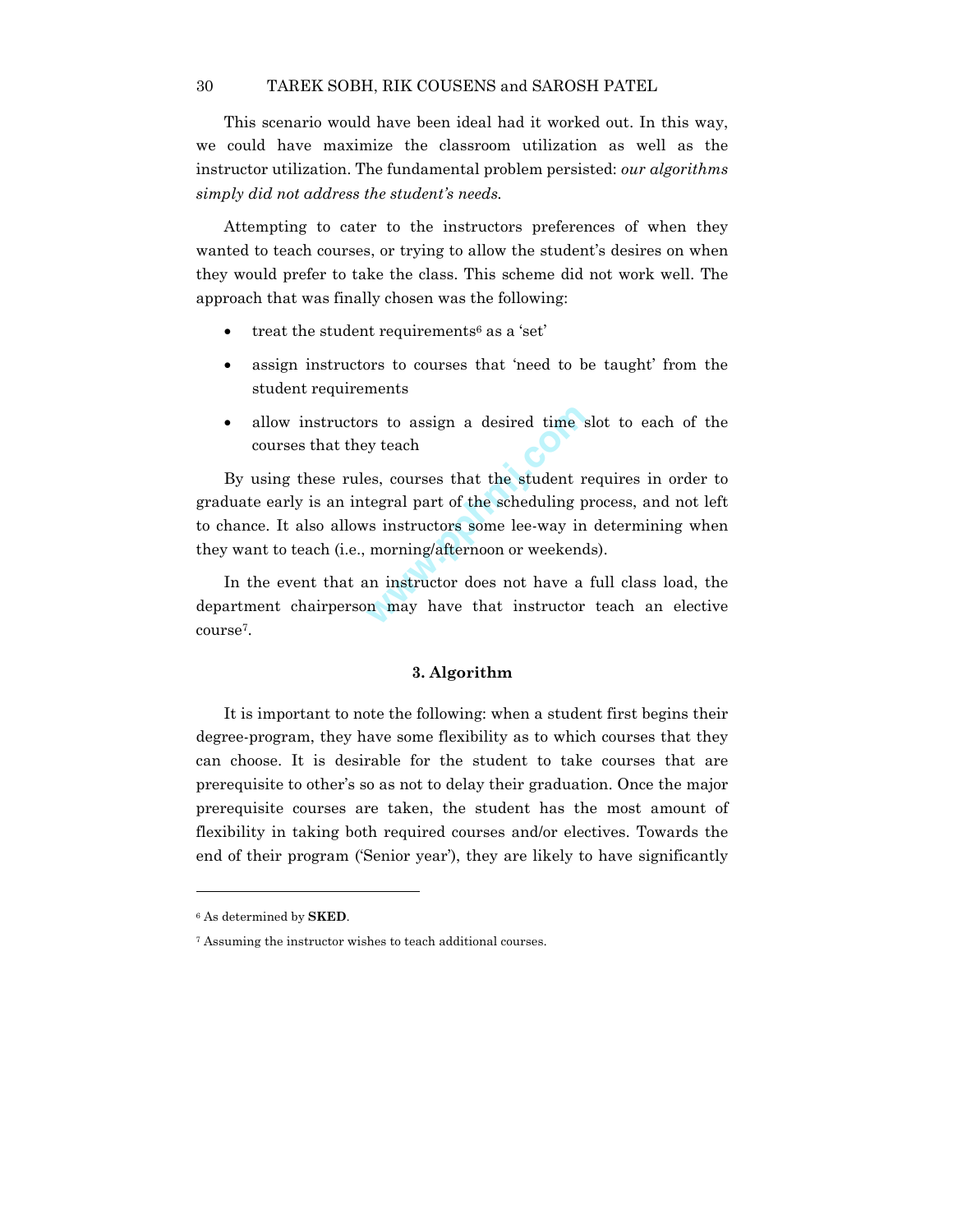less flexibility, since they MUST take certain courses to graduate, and have likely taken most of their electives.

The reason to note this is that **SKED** generates ALL possible permutations of courses that a student needs to take in order to graduate 'in the least amount of time'. There are several cases where, for students who are at the end of the program, there exists only a single permutation of classes that they need in order to graduate [in the least amount of time].

It is these students who have only a single course-set that must be offered which seems to make this task of course-scheduling so very difficult.

#### **3.1. CourseScheduler** – **a batch process**

l

The primary algorithm for the course-scheduling process is to

- a batch process<br>hm for the course-scheduling p<br>tations of student requirement<br>nt information, courses that e<br>and saved. The usage of this<br>or information - verify that a<br>nts can be offered. There ma (1) gather all permutations of student requirements from Sked-output files. From the resultant information, courses that exist in all students schedules are gathered and saved. The usage of this information will be discussed later.

(2) gather instructor information - verify that all courses that are 'required' by the students can be offered. There may be circumstances that prohibit a course from being offered, such as an instructor being on sabbatical8.

(3) At this point, the system has the following information:

- the fact that all courses required by the student-body can, in fact, be scheduled (at least initially) given the fact that there exist instructors who are capable of teaching all courses.
- a set of courses that are common to all students (may be an empty-set). At the very least, the system knows what the students require.

<sup>8</sup> This may have dire consequences for students with only a single schedule. If the 'unavailable' instructor taught a required-course, and if no other instructor in the department who could teach the required-course, this process would not succeed.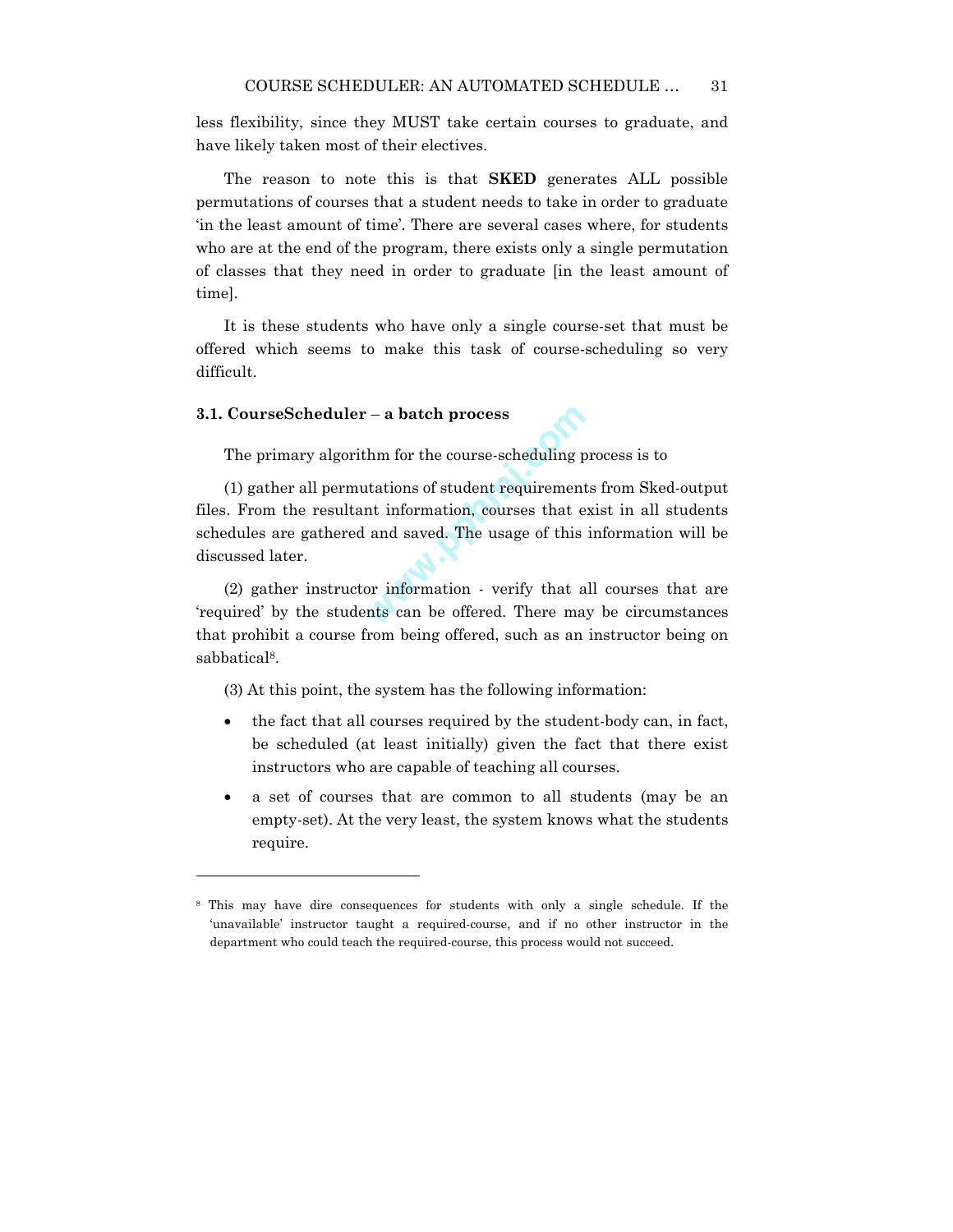(4) Assuming that the above steps are successful, the batch-process now creates data-files to be read by the scheduling-applets.

- $\frac{1}{2}$  course-map A list of all possible courses required by the studentbody. This file contains the mnemonic names of the courses (i.e., MATH227, CS102, etc.)
- default-courses An index-file containing the ordinal number of the courses actually needed by the student-sample.
- Student.XXX.map one of these files will be generated for almost every single student in the input student-sample. A file will NOT be generated if Student-F has the same exact requirements as Student-D, for example. Each of these files contains all possible required-schedules. Each of the required-schedules has been 'reduced', or 'factored'9. Each line of the file contains the ordinal 'index-values', into *course.map*.

The **CourseScheduler** application does its processing in 3 steps:

ides. Each of the required-set<br>orded<sup>39</sup>. Each line of the file conto *course.map*.<br>**uler** application does its proces<br>**ler** makes a special-case for st<br>these students, all courses the<br>important, since failing to cat<br>the g (1) **CourseScheduler** makes a special-case for students with only a single course-set. For these students, all courses that they require are considered **extremely** important, since failing to cater to these specific needs will fail to attain the goal of minimizing the graduation time for all students.

For those students (if any) who have only a single course-set, a list of required-courses is built. These required-courses must be taught. CourseScheduler then iterates through all other students, removing the required-courses. This is done so as to reduce the number permutations that must be generated in Step 3. So, the required-courses are removed from all other students that have multiple schedules, leaving those students with only those courses that are required by the individuals above and beyond the required-set. In many cases, by removing the required-courses, many duplicate requirements appear for individual students, and are removed.

-

<sup>9</sup> as described later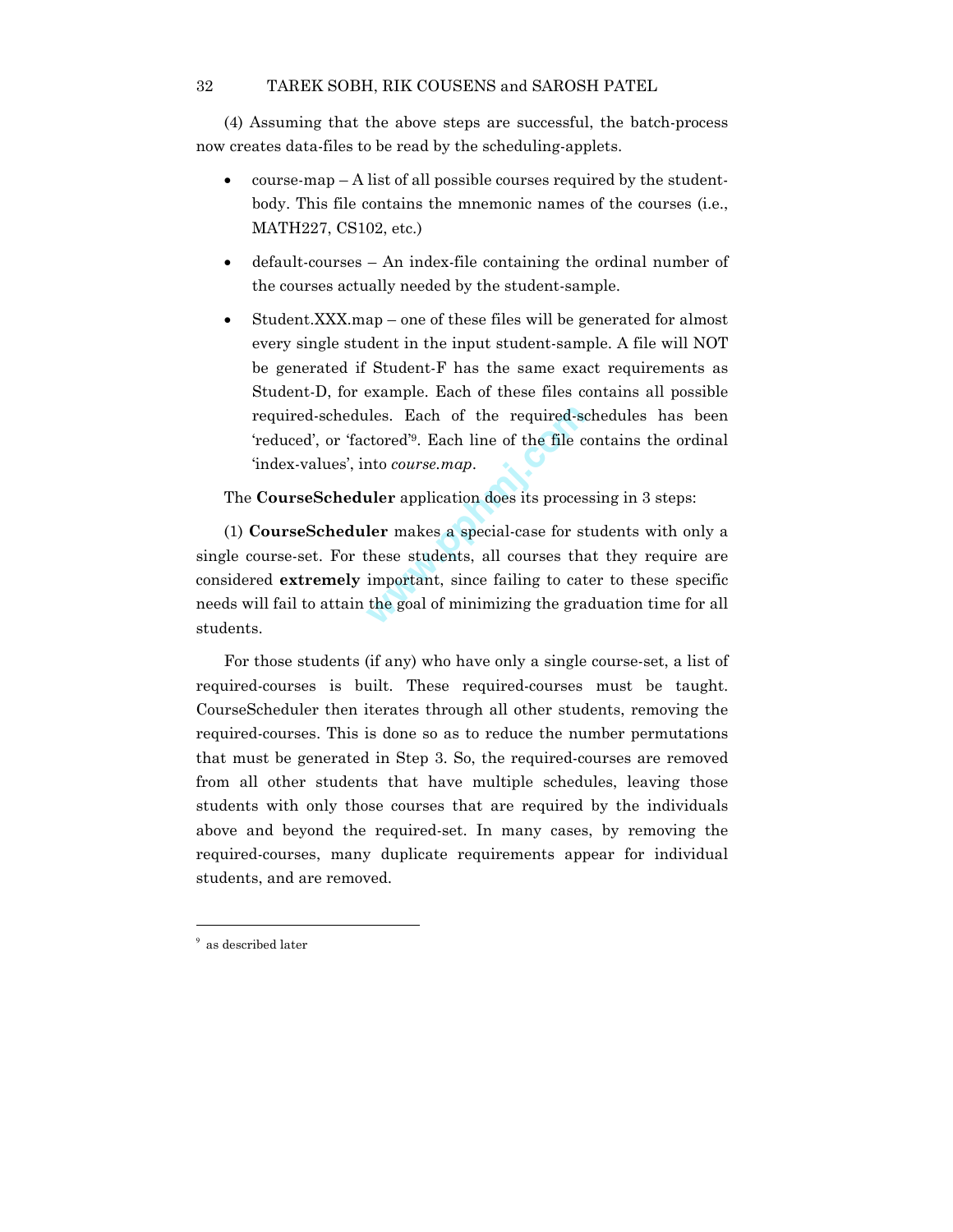At this point, CourseScheduler iterates through all students with multiple course-sets, and generates a schedule of courses required by all students. The number of permutations is significantly reduced by the factoring-out of the required-courses (from 33,000,000 to 600,000) for the current data-set. For example, in a 2 student scenario: if Student 1 has 10 permutations, and Student 2 has 3 permutations (after the reduction of the required-courses), there will be 30 (10\*3) possible schedules. Under certain conditions, the complete course-set may be a duplicate of a courseset previously calculated. In this case, the newly generated course-set is not added to the list of possible schedules (since it is a duplicate). All unique schedules are written to disk for later evaluation. Given our current data-set, out of 604,800 permutations of all student requirements, only 24 are unique. Each of these 24 schedules must be evaluated against the courses that our instructors are capable of teaching.

A of these 24 schedules must b<br>tructors are capable of teachin<br>**ler** examines the required-cour<br>required by all students and v<br>le of teaching those courses, a<br>s are missing. Also, if there is<br>e not required this semester, (2) **CourseScheduler** examines the required-course set and the new minimal set of courses required by all students and verifies there are, in fact, instructors capable of teaching those courses, and displays errors messages if any courses are missing. Also, if there is an instructor who teaches courses that are not required this semester, it displays this fact, and removes the instructor from the instructor list.10

(3) **CourseScheduler** now knows which courses must be taught and which instructors teach them. It then permutes the instructors and the courses that they can teach<sup>11</sup>. Instructors are limited to a certain number of courses that they can teach each semester.12

<sup>10</sup> describe **ELECTIVES** here.

 $11$  This permutation is done due to the fact that there is typically overlap in course-teaching ability among the faculty. For example, there is usually more than one instructor within the Math department that is capable of instructing CS 212 (Discrete Math), which is a prerequisite course at U.B. for several courses. Depending upon the availability of the instructor, and student-requirements the course may need to be split into multiple sections.

<sup>&</sup>lt;sup>12</sup> This restriction exists so that instructors will have sufficient time to: prepare for teaching their classes, correct exams, meet with students, participate in faculty meetings, etc.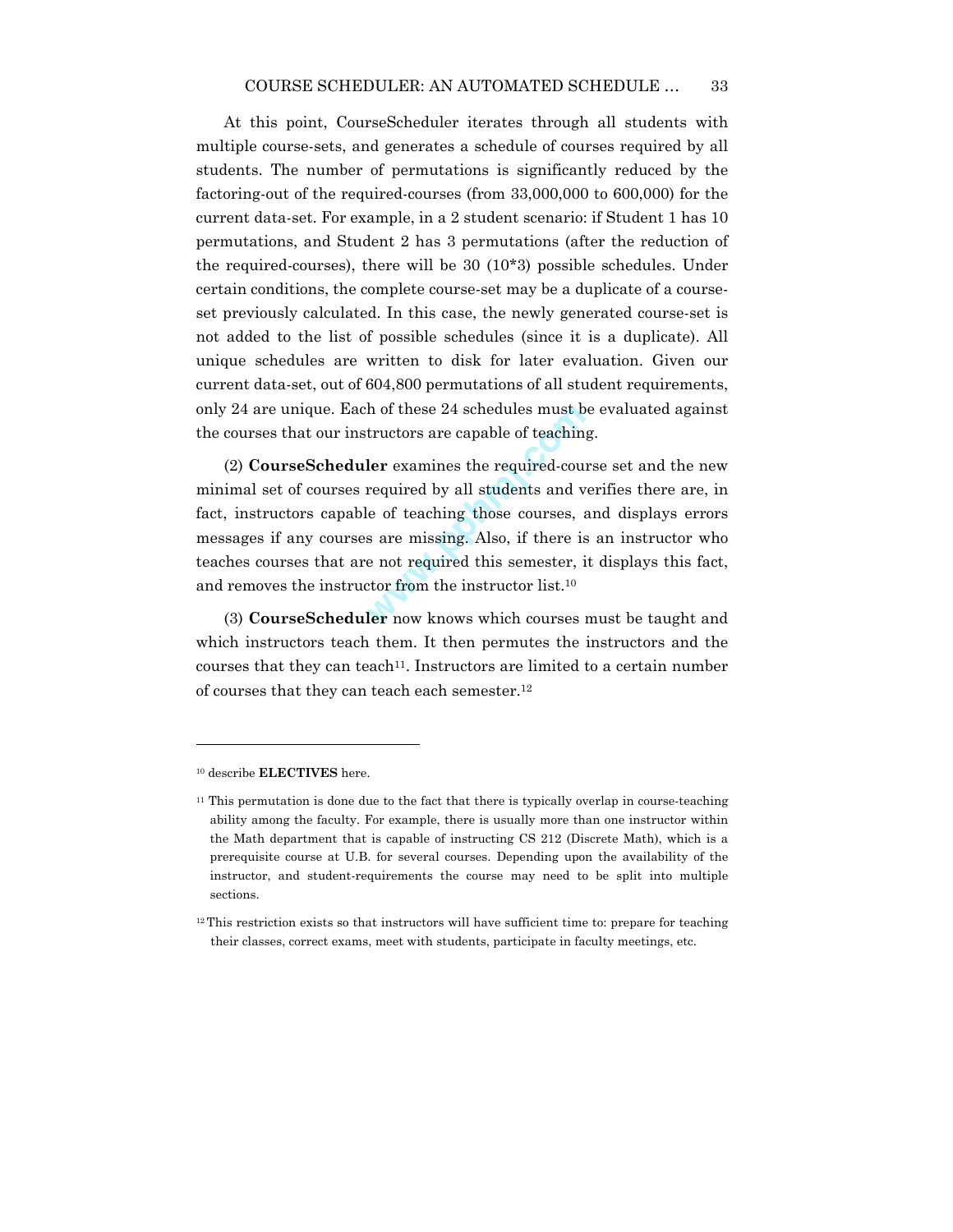U.B. allows instructors to teach 3 courses per semester. If a given instructor is capable of teaching only 3 courses that are needed (as determined by CourseScheduler), no permutation is required. Otherwise, the number of permutations possible for a given instructor is defined by the combination formula

$$
C(n, r) = \frac{n!}{r!(n-r)!},
$$

where  $n$  is the number of courses for which the instructor is capable of teaching and is required by the students, and *r* is the number of courses per semester that an instructor can teach. So, for example, if an instructor teaches 5 'needed' courses, but allowed to teach only 3 at a time, we have

$$
C(5, 3) = \frac{5!}{3!(5-3)!} = \frac{5!}{3! \cdot 2!} = \frac{120}{6 \cdot 2} = \frac{120}{12} = 10 \text{ distinct combinations}
$$

 $\frac{5!}{3! \cdot 2!} = \frac{120}{6 \cdot 2} = \frac{120}{12} = 10$  dist<br>permutations are complete, a<br>tors, and the courses that a<br>point, the individual instructor<br>associate time-slots for each<br>b teach. Once the instructor permutations are complete, a data-file is written containing all instructors, and the courses that are needed by the student-body. At this point, the individual instructors or a department chairperson must now associate time-slots for each of the courses that each instructor needs to teach.

# **3.2. IApplet – "Instructor applet"**

l

It allows instructors or an administrator to set/modify when instructors teach classes that are required. There is no real algorithm behind this particular applet, per se. It simply allows an instructor administrator to maintain time-slot information.13

Each instructor is responsible for maintaining his/her preferences as to when they wish to teach their courses. Unallocated (unspecified) timeslots courses will prohibit valid schedule-generation.

Once all instructors have indicated their preferences, the validationapplet may be run by the administrator.

<sup>&</sup>lt;sup>13</sup> The "time-slot" are simply textual representations of when courses may be taught. In the current implementation, they are simply 2-hour slots. In a "real" implementation, day-ofweek logic should be used. The file **sched.tools.MyComboModel** contains hard-coded time-slots, which can easily be changed.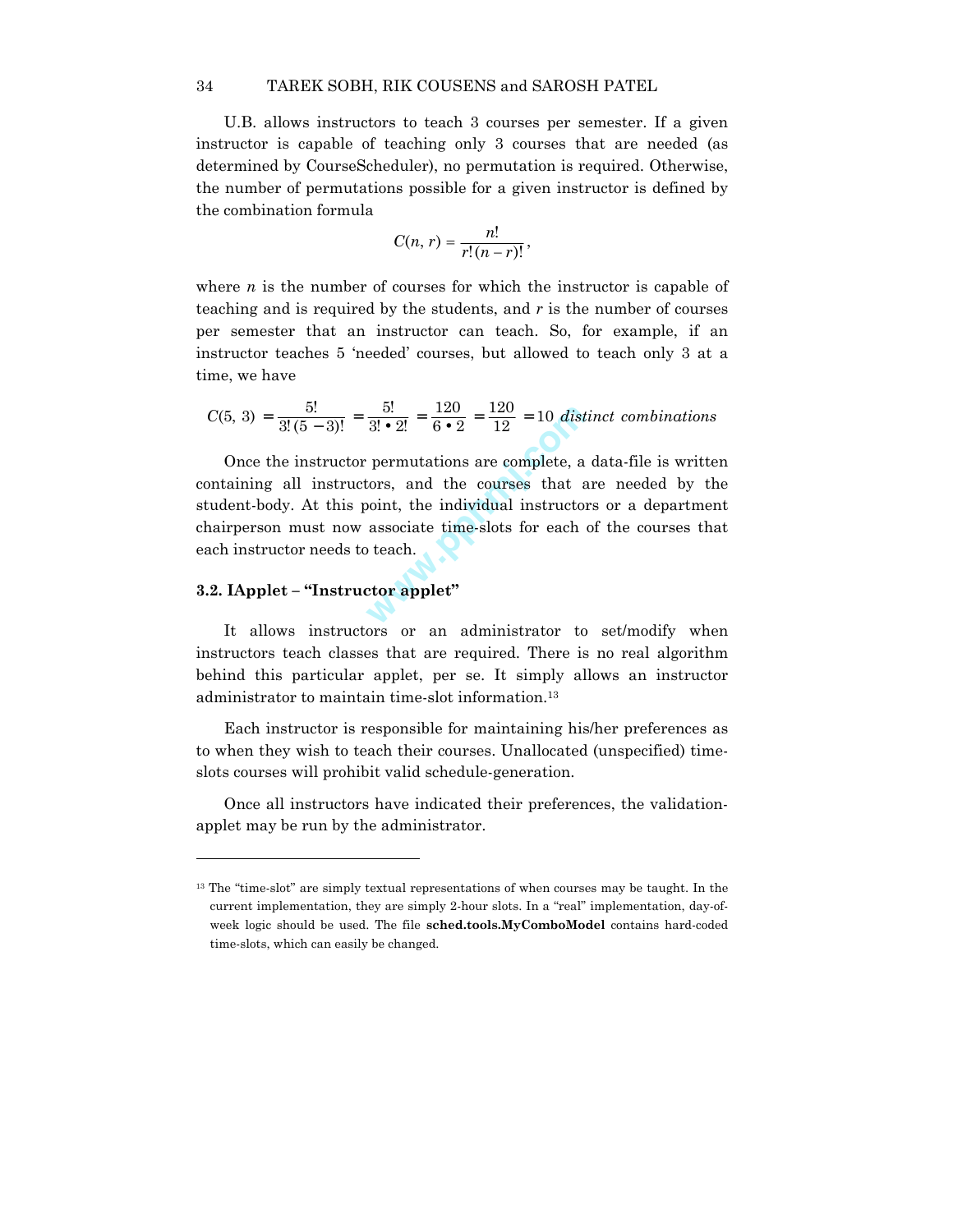# **3.3. AdmValidatorApplet – "Administrator's schedule validation applet"**

This applet takes the course permutations<sup>14</sup> and attempts to generate a list of schedules in which all students will be able to take at least one permutation of the schedule.

The applet permutes the instructor-sets<sup>15</sup> and iterates through all student-requirements (again).16 A viable schedule is one for which at least one student requirement permutations for **EVERY SINGLE STUDENT** exists for the given instructor course time-slot combination [1, 6].

The importance of a viable solution can be illustrated as follows:

If student is taking classes during their senior year, he or she has presumably taken almost all required courses with the exception of their senior-project, and will probably have only electives to take. The number of courses that they can take is limited by the fact that they have taken everything that they actually need.

Solution is all required courses with the<br>probably have only electives to<br>n take is limited by the fact the<br>tually need.<br>man has taken no courses, and<br>rses they can take. Of course<br>an student to take courses the<br>nem greate Conversely, a freshman has taken no courses, and has a great deal of flexibility in what courses they can take. Of course, it is in the best interests of the freshman student to take courses that are prerequisite courses, so as to give them greater flexibility towards which courses they can take in the middle of their degree-program.

Since it is so difficult to determine which courses to offer, a decision was made during the development of this project to use the concept of viability.

So, for the purposes of this project, we are interested in only viable solutions. **AdmValidatorApplet** gives visual feedback as to whether or not all student-requirements are satisfied by each and every instructor

<sup>&</sup>lt;sup>14</sup> This step assumes that all instructors have filled in the desired time-slots as to when they wish to instruct their classes.

<sup>15</sup> This applet uses the same permutation algorithm as **CourseScheduler**, the only exception is that the applet does it in Java, of course.

<sup>16</sup> Instead of opening and re-reading the original output-files from SKED, it uses cached files, generated during Step 2 of the execution of **CourseScheduler**.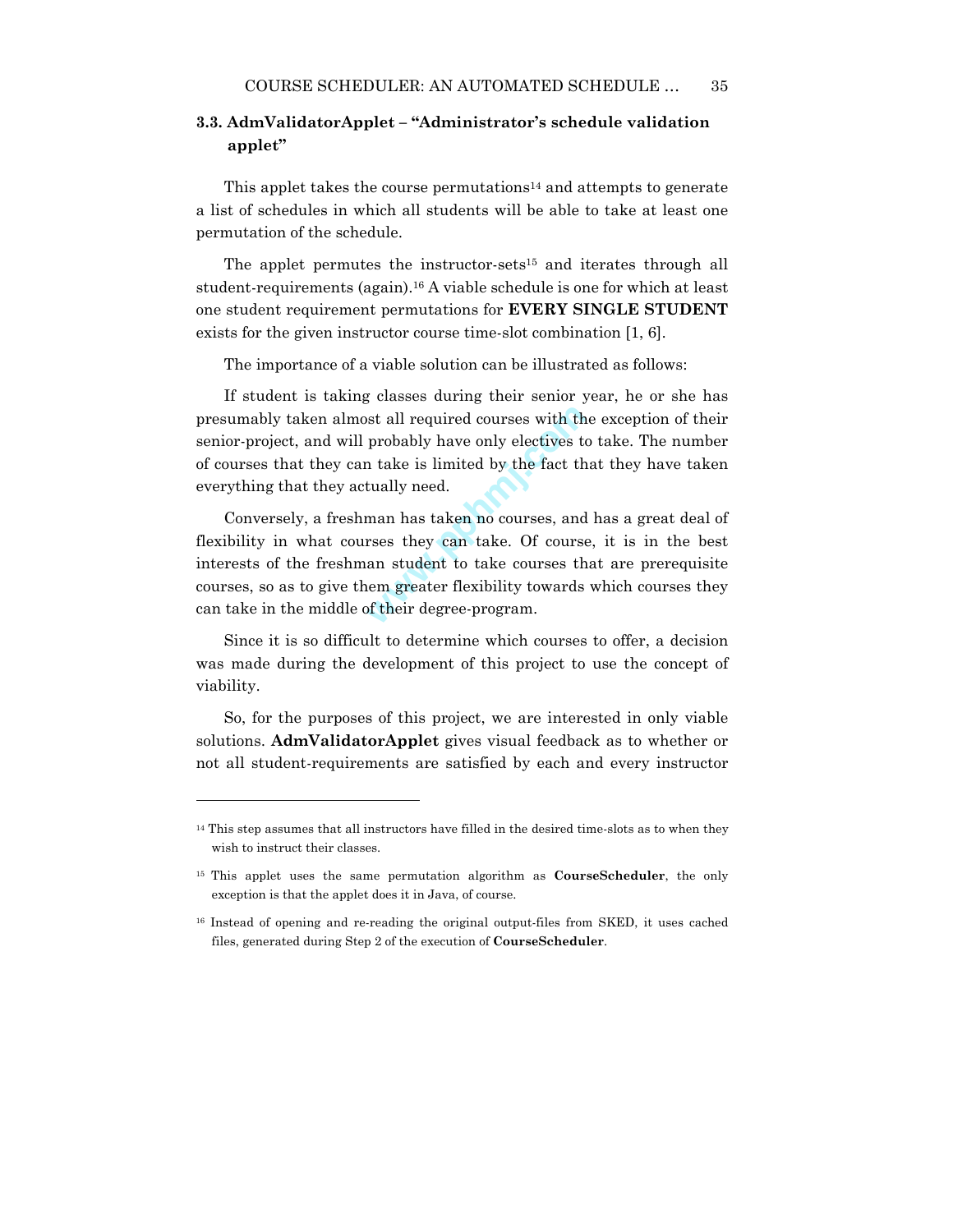time-slot permutation. The larger the percentage of success, the better the fit of instructor time-slot mappings to the students needs.

Circumstances may exist where none of the schedules can satisfy the student's needs. This<sup>17</sup> situation typically arises when there is a time-slot conflict between the required-courses that must be given in order to satisfy the students who single-schedule needs<sup>18</sup>. These students "by design" must have their needs satisfied, if the goal of graduating these students [in the minimum number of semesters] is to be achieved.

for this task. He of she would<br>dules that indicate lack of vial<br>of the **AdmValidatorApplet**<br>nstructor time-slot permutatio<br>in the applet indicates (for a g<br>luled, given the list of courses<br>e student<sup>20</sup>. At this point, the Conflict resolution can be done by having both applets visible19 and modifying the instructor time-slots in one window, and using the Reload feature of the **AdmValidatorApplet**. The administrator would usually be the one responsible for this task. He or she would use the Validatebutton. For those schedules that indicate lack of viability, he/she would click the **Show Conflicts** button, and click "Validate" again. This would enable verbose display of the **AdmValidatorApplet** indicating for each student (within each instructor time-slot permutation) why the conflict occurs. The output within the applet indicates (for a given student) which course cannot be scheduled, given the list of courses that have already been scheduled for the student<sup>20</sup>. At this point, the administrator can (using the **IApplet** page) move a conflicting course from its current timeslot. "Save" the instructor/time-slot information, switch to **AdmValidatorApplet**, use the "Reload" and "Validate" functions.

This step may need to be done several times, in order to afford all students to have a viable schedule.

1

<sup>17</sup> The "required-course" list is generated by **CourseScheduler**

<sup>18</sup> Again, this is typically the "seniors" who have a much smaller selection of possible courses, since they have taken most or all of their required courses.

<sup>19</sup> This can be accomplished by having a single Web browser open and using the "New Browser" feature.

<sup>20</sup> The order of courses being scheduled for the student depends upon the instructor preferences in the case where the instructor is "required" to teach this course, and this course occurs in more than one permutation of courses that he/she must teach.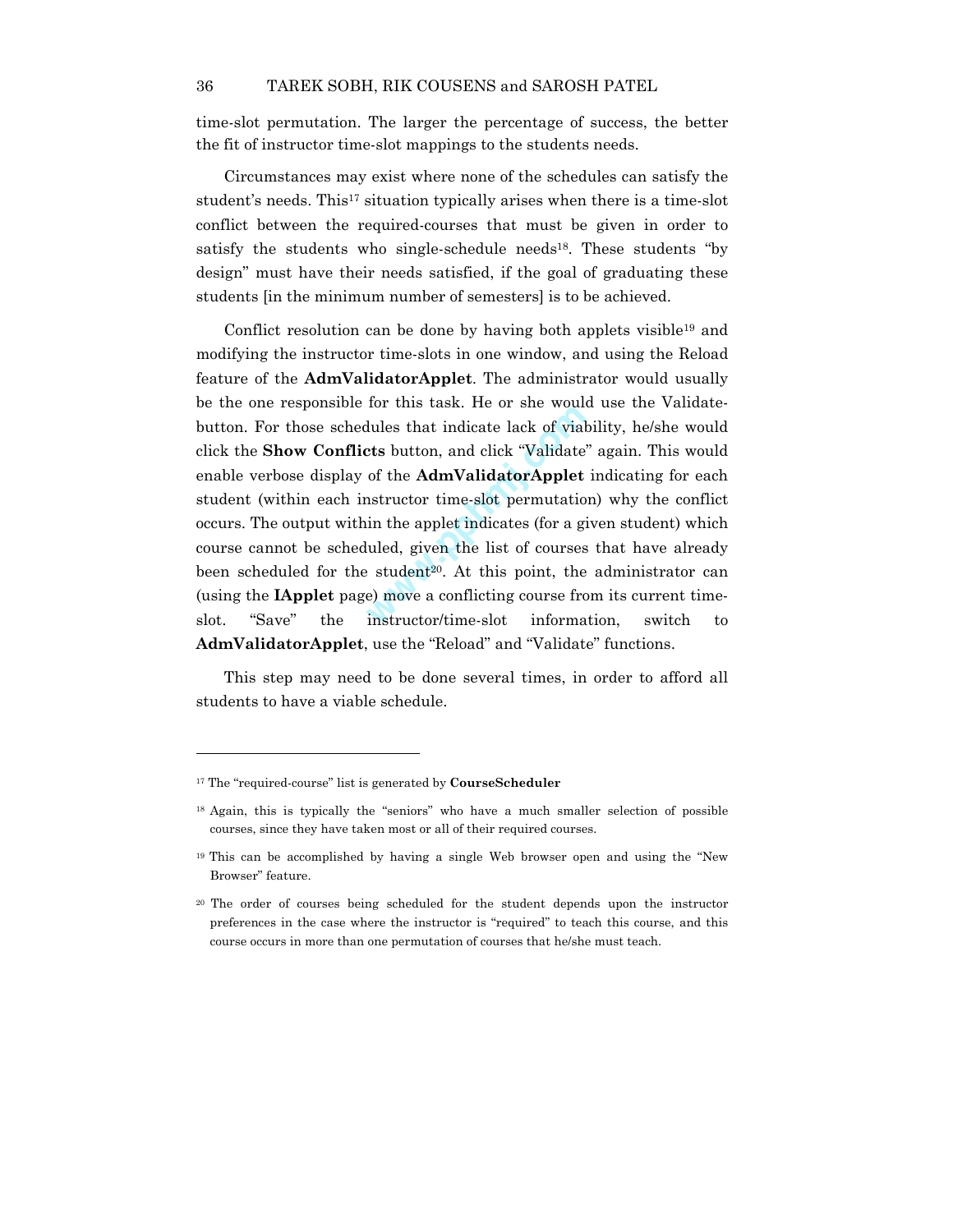Once a viable schedule is found, it can be displayed by selecting the "Show Schedules" checkbox, and once again, clicking the "Validate" button. The resultant output indicates (in alphabetic course-order) which classes are taught by which instructors and in which time-slot to be able to satisfy the student requirements.

### **4. Software Package**

This software package is broken up into three pieces:

**CourseScheduler** – A process which generates all possible schedules for all instructors, based upon the courses needed by all students. This particular application is written by using C++ [2]. It has been tested and debugged using both GCC (under Linux and Solaris) as well as Microsoft Visual C++ v5 (under Windows NT).

CC (under Linux and Solaris) :<br>
Vindows NT).<br>
et which allows instructors to<br>
the courses that are needed by<br>
uses the Java Runtime Envi<br>
rrosystems, and has been tests<br>
dows NT.<br>
plet – An applet which allowed validate in **IApplet** – An applet which allows instructors to indicate when they would prefer to teach the courses that are needed by the student-body. This piece of software uses the Java Runtime Environment (JRE 1.3) available from Sun Microsystems, and has been tested and debugged on Linux, Solaris, and Windows NT.

**AdmValidatorApplet** – An applet which allows a department chairperson to view and validate instructors' selections as to when they teach their courses. This tool gives the chairperson an indication as to how successful, a given schedule is, according to the chosen time-slots of chosen by the instructors, and how well they meet the student's needs. This piece of software uses the Java Runtime Environment (JRE 1.3) available from Sun Microsystems, and has been tested and debugged on Linux, Solaris, and Windows NT.

The overall approach to finding a solution ("the best" schedules to offer in a given semester, so that the student-body is able to graduate in the least amount of time) occurs in the following steps:

### **5. Software Execution**

**Step 1:** Find courses required by all students in the system.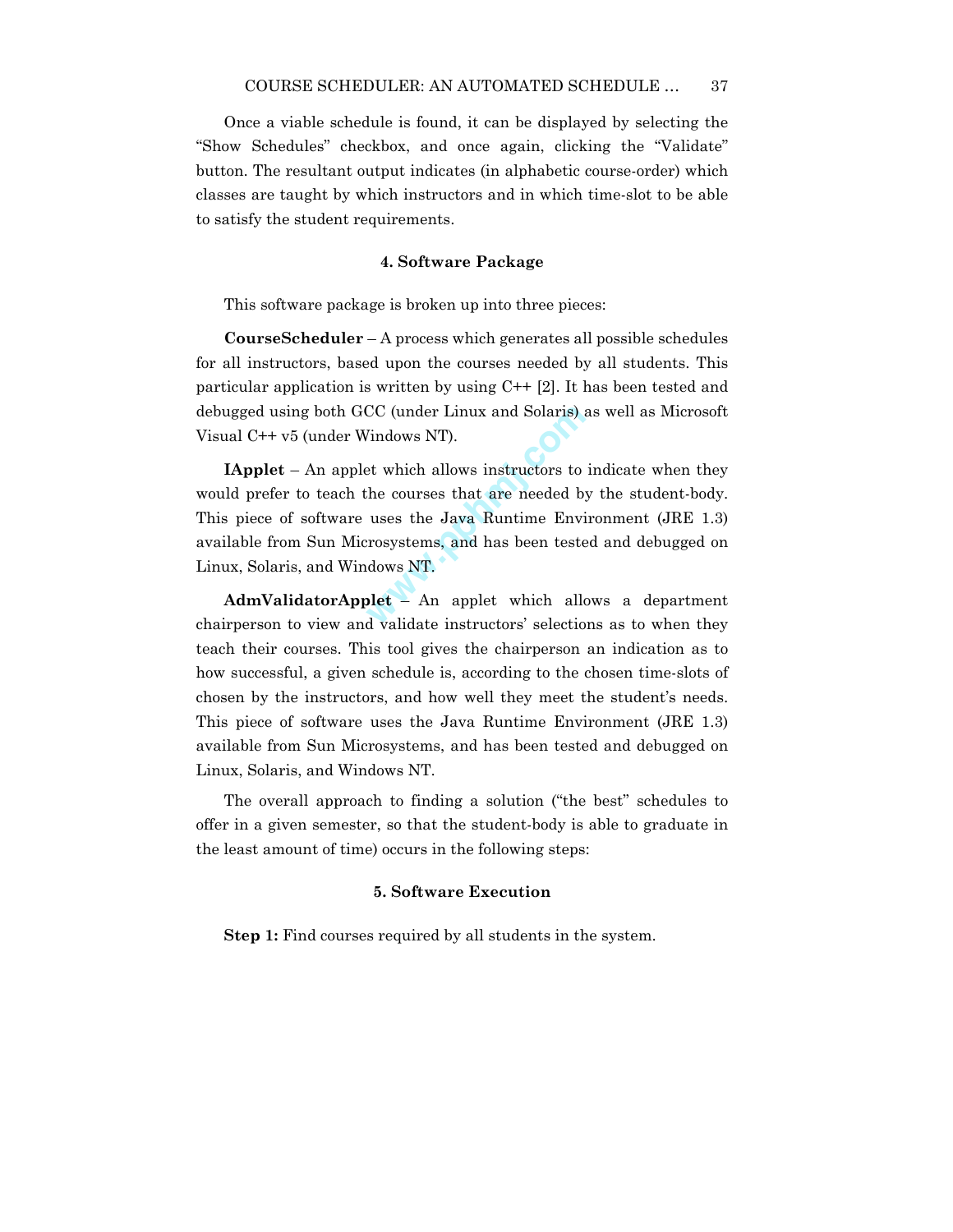duplicate requirements: 's20'.

Student 's15' has 36 combinations (reduced to 15) Need 33312384 combinations (reducible to 604800)

| Student |       | 's22' has 1     | combinations: <cpe210 cpe387="" math109="" math323="" phys112=""></cpe210>            |
|---------|-------|-----------------|---------------------------------------------------------------------------------------|
| Student |       | $'s26'$ has 1   | combinations: <ad101 cpe387="" cs102="" engr300="" humc201="" math323=""></ad101>     |
| Student |       | $'s13'$ has $1$ | combinations: <cpe387 cpe410="" cpe447="" cs102="" ee235="" math112=""></cpe387>      |
| Student | 's8'  | has 1           | combinations: <cs102 engr111="" math112="" math227="" phys111=""></cs102>             |
| Student | 's1'  | has 1           | combinations: <ad101 cpe315="" humc201="" math323="" phys111=""></ad101>              |
| Student |       | $'s25'$ has 1   | combinations: <ad101 cpe387="" ee235="" humc201="" math323="" sscc202=""></ad101>     |
| Student | 's4'  | has 1           | combinations: <ad101 cpe315="" cpe387="" cpe471="" phys111=""></ad101>                |
| Student |       | $'s21'$ has $1$ | combinations: <chem103 cpe315="" ee235="" humc201="" math323="" sscc201=""></chem103> |
| Student |       | $'s17'$ has 1   | combinations: <cpe315 cs102="" englc101="" math323="" phys112=""></cpe315>            |
|         |       |                 |                                                                                       |
| Student | 's3'  | has 3           | combinations                                                                          |
| Student | 's14' | has 3           | combinations (reduced to 2)                                                           |
| Student | 's2'  | has 4           | combinations (reduced to 2)                                                           |
| Student | 's6'  | has 6           | combinations (reduced to 4)                                                           |
| Student | 's16' | has 6           | combinations (reduced to 4)                                                           |
| Student | 's23' | has 6           | combinations (reduced to 2)                                                           |
| Student | 's5'  | has 7           | combinations                                                                          |
| Student | 's7'  | has 17          | combinations (reduced to 15)                                                          |

Combinations (reduced to 2)<br>
combinations (reduced to 15)<br>
ducible to 604800)<br>
3 22-17 all have only 1 possil<br>
for these students to graduat<br>
the appropriate courses I<br>
plays the reduction informatio<br>
ible (meaning that th Note that Students 22-17 all have only 1 possible course-set. This implies that in order for these students to graduate in the minimum number of semesters, the appropriate courses **MUST** be offered. **CourseScheduler** displays the reduction information. In several cases, no reduction is possible (meaning that the "required-courses" as generated by the students having only a single possible schedule could not be "factored-out") for several students with multiple possible schedules.

One noteworthy exception is Student s15 whose number of permutations is decreased by more than ½.

**Step 2:** Determination of instructor availability and coverage. At the University of Bridgeport, faculty members are allowed to teach (at maximum) 3 courses per semester. The number of combinations for an instructor who is capable of teaching **n** but only **r** at a time is given by  $C(n, r) = \frac{n!}{r!(n-r)!}$ . So, if we look at Professor Eigel below (who is capable of instructing 5 different courses), we have

$$
C(5, 3) = \frac{5!}{3!(5-3)!} = 10 \; permutations.
$$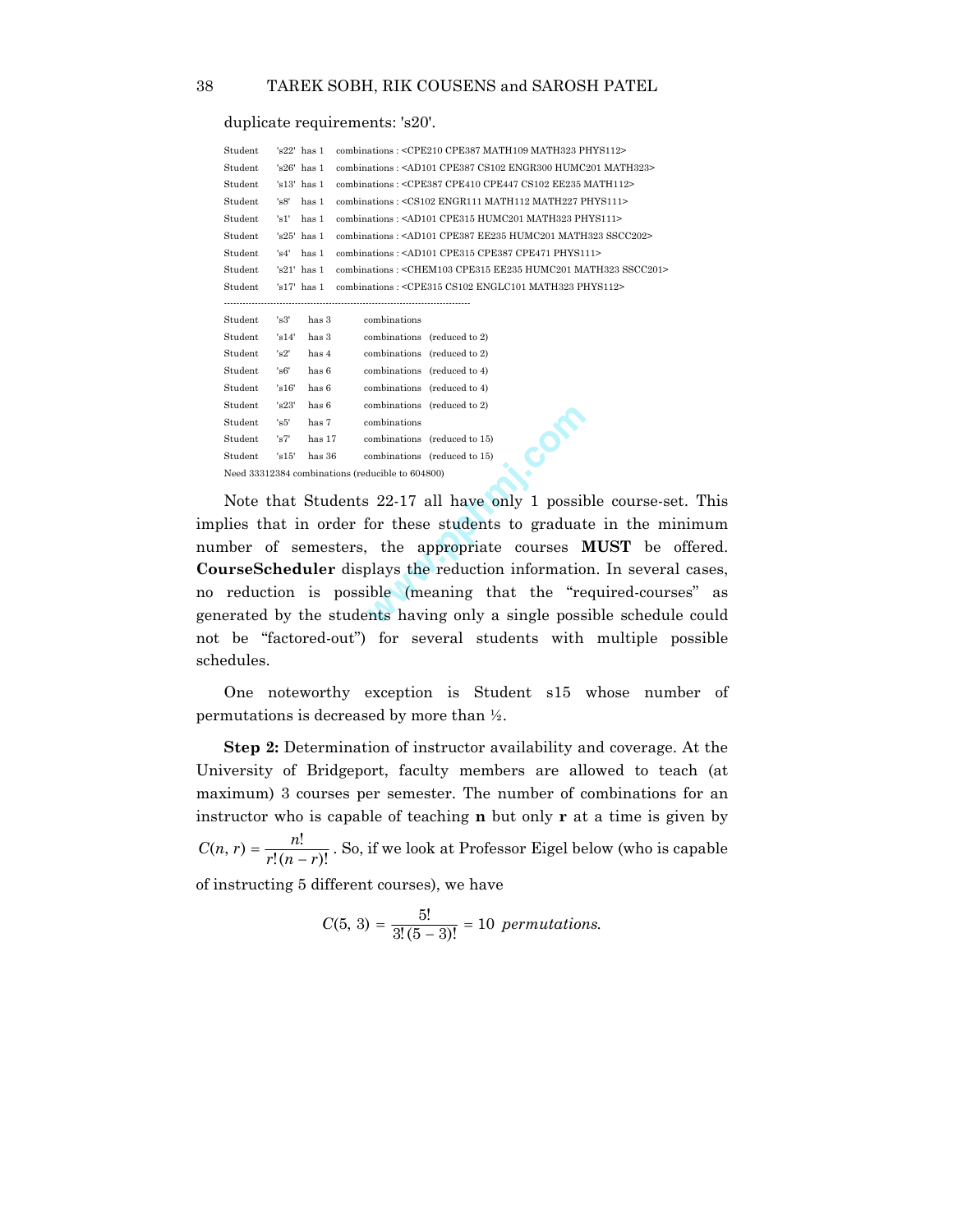No needed courses for 'rigia' who teaches <CS200>

Instructors (for courses needed by students):

| eigel       | Edwin Eigel          | <math109, math112,="" math227,="" math323=""></math109,> |
|-------------|----------------------|----------------------------------------------------------|
| mahmood     | Ausif Mahmood        | <cpe387, engr111,="" engr300=""></cpe387,>               |
| abuz        | Abdel Abuzneid       | <cpe471, cpe473,="" cs102=""></cpe471,>                  |
| ee-guy      | elect-eng-guy        | <ee235, ee443,="" engr300=""></ee235,>                   |
| grodzinsky  | Stephen Grodzinsky   | <cpe315, cpe448,="" cpe489=""></cpe315,>                 |
| guerra      | Deborah Guerra       | <math109, math112,="" math215=""></math109,>             |
| phys-guy    | physics-guy          | <chem103, phys111,="" phys112=""></chem103,>             |
| art-guy     | artie-the-art-guy    | <ad101, caps390=""></ad101,>                             |
| dlyon       | Douglas Lyon         | <cpe210, cpe387=""></cpe210,>                            |
| engl-guy    | english-guy          | <engl100, englc101=""></engl100,>                        |
| healey      | Stephen Healey       | <sscc201, sscc202=""></sscc201,>                         |
| human-guy   | humanities-guy       | <humc201, humc202=""></humc201,>                         |
| multi-guy   | multi-discipline-guy | <freelec1, telec1=""></freelec1,>                        |
| romalis     | Natalia Romalis      | <cpe447, cpe489=""></cpe447,>                            |
| sobh        | Tarek Sobh           | <cpe315, cpe460=""></cpe315,>                            |
| v_der_kroef | Justus van der Kroef | <sscc201, sscc202=""></sscc201,>                         |
| dichter     | Julius Dichter       | $<$ CS102 $>$                                            |
| elleithy    | Elleithy             | $<$ CPE210>                                              |
| liu         | Gonhsin Liu          | $<$ CPE410 $>$                                           |

<CPE315, CPE460><br>
<CPE315, CPE460><br>
<CS102><br>
<CS102><br>
<CPE210><br>
<CPE410><br>
one should note that certain<br>
one should not/cannot be offere<br>
he instructor input-file, *Profes*.<br>
s also capable of teaching CP<br>
n removed since t In the above list, one should note that certain courses have been removed, as they are not "needed" by the student-body for this semester (this is not to say that they should not/cannot be offered as electives $21$ . For example, according to the instructor input-file, *Professor Liu* is needed to instruct **CPE410**. He is also capable of teaching **CPE498 CS536X**, but these courses have been removed since the need of the student-sample does not require either of these 2 classes.

Once **CourseScheduler** knows how which courses are needed, it then find all combinations for every instructor (from the courses that are needed, and the fact that the instructors are only allowed to teach 3 courses). Once all of the combinations are calculated, permutations are generated for all instructor-combinations.

| eigel      | $: 10$ combinations.         |
|------------|------------------------------|
| mahmood    | $\therefore$ 4 combinations. |
| abuz       | $: 1$ combinations.          |
| ee-guy     | : 1 combinations.            |
| grodzinsky | $: 1$ combinations.          |
|            |                              |

<sup>&</sup>lt;sup>21</sup> At the discretion of a department-chairperson if he/she feels it would be in the student's best interests.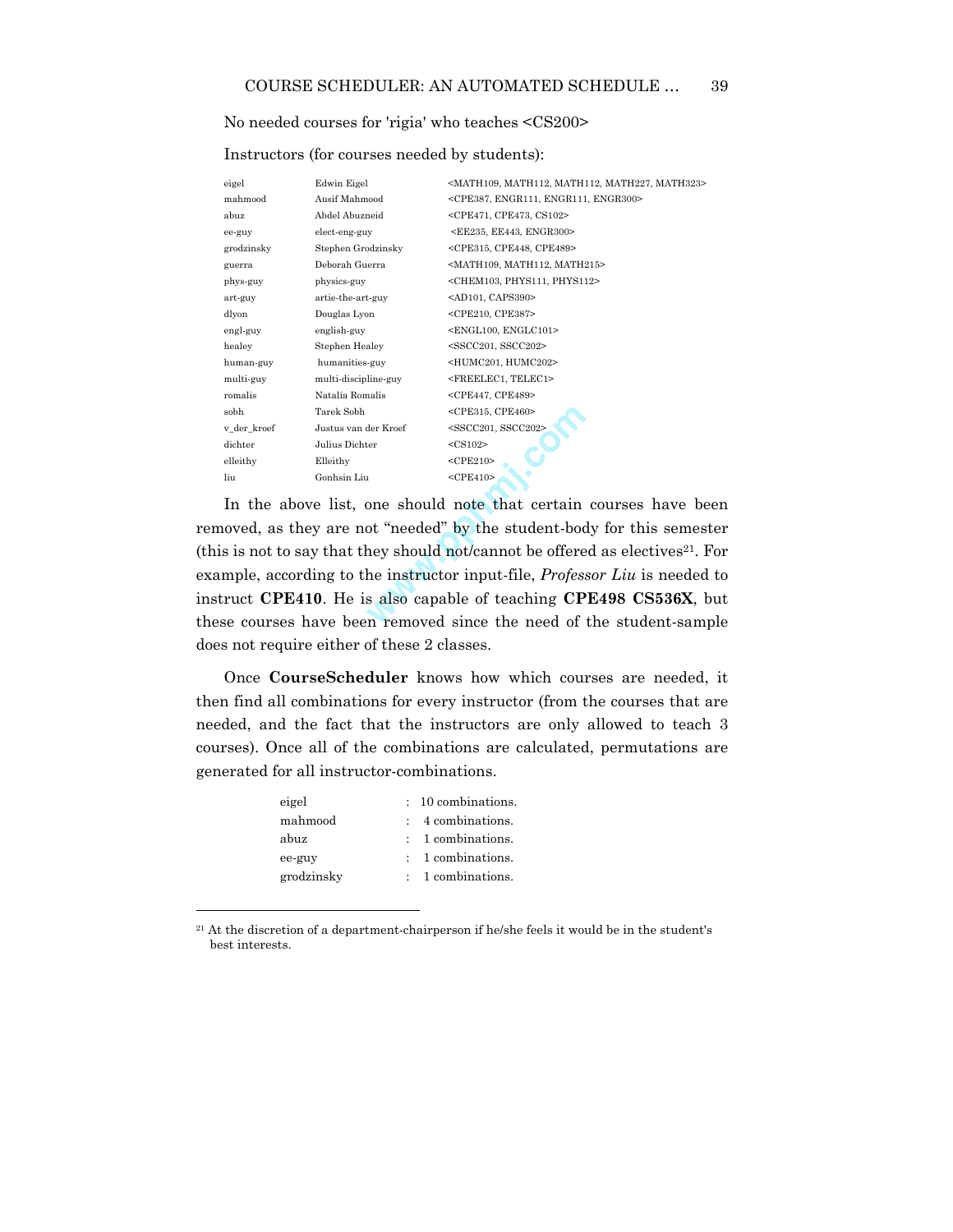| guerra                               |                      | 1 combinations. |
|--------------------------------------|----------------------|-----------------|
| phys-guy                             |                      | 1 combinations. |
| art-guy                              |                      | 1 combinations. |
| dlyon                                | $\ddot{\cdot}$       | 1 combinations. |
| engl-guy                             | $\ddot{\cdot}$       | 1 combinations. |
| healey                               | $\ddot{\cdot}$       | 1 combinations. |
| human-guy                            | $\ddot{\phantom{0}}$ | 1 combinations. |
| multi-guy                            | $\ddot{\cdot}$       | 1 combinations. |
| romalis                              | $\ddot{\phantom{0}}$ | 1 combinations. |
| sobh                                 | t                    | 1 combinations. |
| v_der_kroef                          | t                    | 1 combinations. |
| $\rm{dichter}$                       |                      | 1 combinations. |
| elleithy                             |                      | 1 combinations. |
| liu                                  |                      | 1 combinations. |
| total of 40 instructor-combinations. |                      |                 |
| permute 19 out of 20 instructors.    |                      |                 |

One may notice that *Professor Rigia* has been removed from the list, as she teaches courses that are not required by the students' needs. This does not mean, of course, that she will not be teaching: a departmentchairperson may decide to offer courses she teaches as an elective.

www.pphmj.com Once the minimal-set of courses-required is generated by  $\setminus CS$ , instructors or an administrator should begin to fill in the "time-slots" as to when instructors should teach the courses to the students. This is accomplished by using IApplet.

Presumably, the learning-institution would have a web-site exclusively devoted to faculty activities. This would be the ideal place for the IApplet to be placed.

For each faculty-member, they would click on a URL in some kind of "maintenance" page, which would prompt them with a login panel (Figure 1):

| Instructor login |
|------------------|
| InstructorId:    |
| Password:        |
| Login            |

**Figure 1.** Login-panel during instructor login.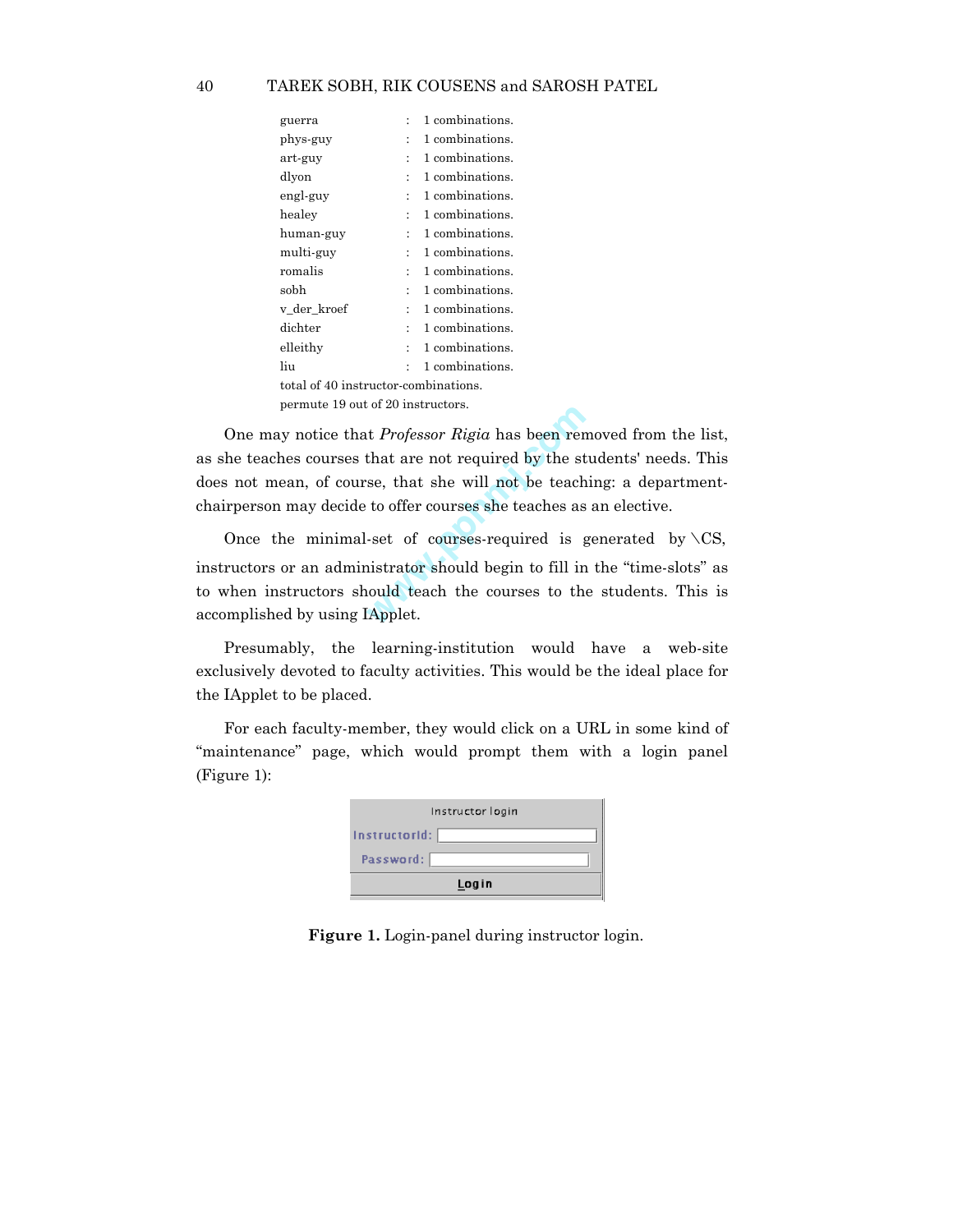They would fill in their user-name and password, which would then show the classes they would need to teach in the next semester. They would need to select from a list of time-slots as to when they would like to instruct the courses, and click the "Save" button. As an example, Professor Eigel logs on, and maintains his preferences. In Figure 2, one can see that Professor Eigel is needed to teach at least MATH223 and MATH323. We notice that these two courses are common to both combinations of student-required courses. For the courses MATH109 and MATH112. In Figure 2, Professor Eigel has just begun his scheduling. He has selected his first combination, and has elected to instruct MATH227 in TimeSlot 8, which translates to Tuesday morning from 10AM until 12PM22.



**Figure 2.** Professor Eigel's preferences.

In order to complete the process, Professor Eigel must continue to select time-slots for the  $5$  other courses<sup>23</sup>. If he so desires, he can indicate his preference as to which of the two courses he wants to teach (meaning he may prefer to teach MATH112 instead of MATH109 in the next semester). In the case where an instructor has multiple course-sets instructor would select the course-set that they wished to move, and the white arrows would highlight, indicating in which direction the courseset could be moved. In Figure 2, the current row may only be moved downwards. This preference mechanism is used in **AdmValidatorApplet** when determining schedule-viability.

1

<sup>22</sup> Again, this concept of time-slots is completely arbitrary. Two-hour time-slots have been chosen for this project to simplify processing. In the "real-world" implementation, datetime logic would need to be used to make sure that classes did not overlap.

<sup>23</sup> He has completed the selection for MATH227 in the current combination, the other two are not yet scheduled, and he has not filled in the other three courses for combination  $\setminus$ #2.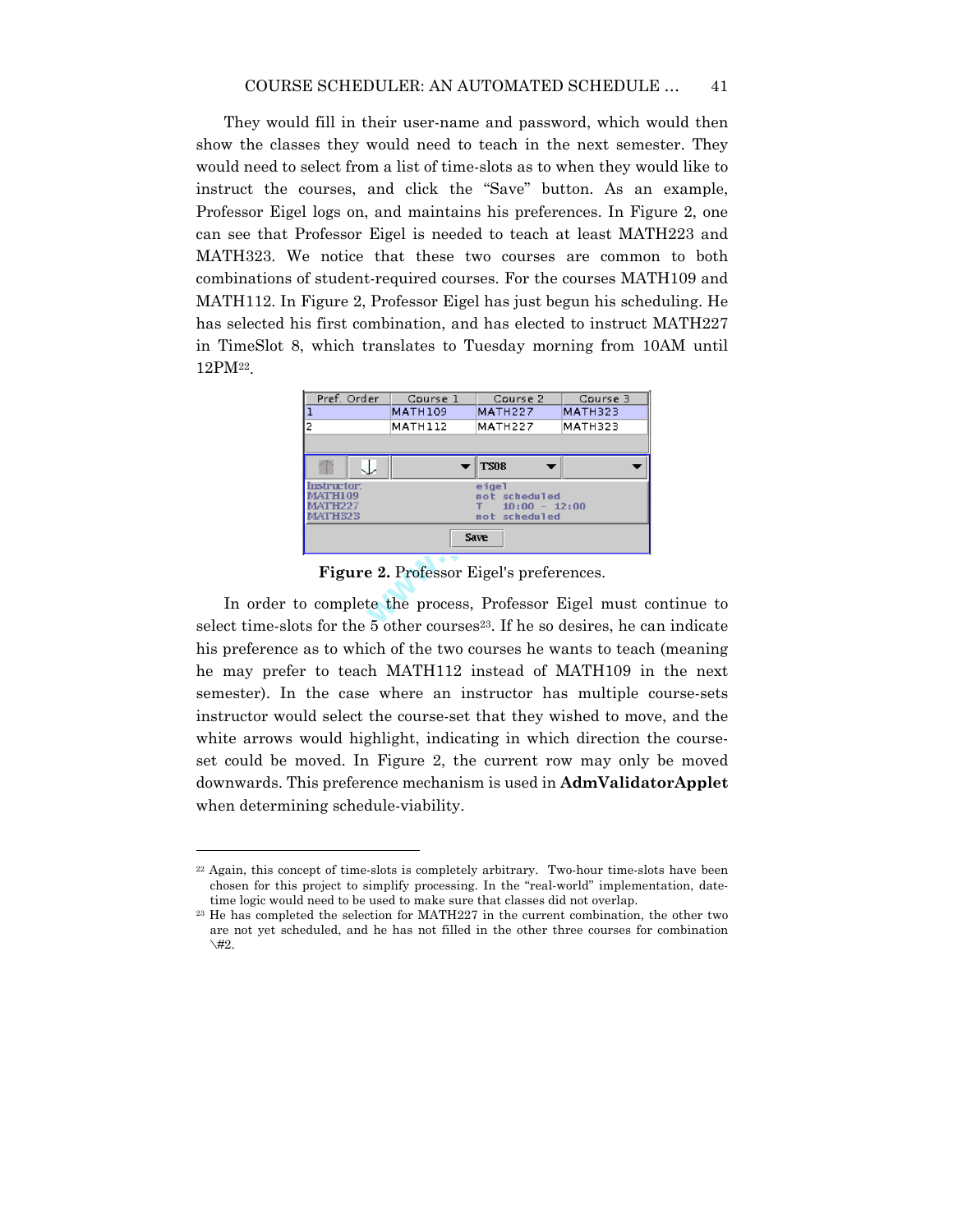If **IApplet** is being run by an administrator (typically reached via a protected URL), no login-panel is required, as this version of the applet is not "public".

| abuz                                                          |    |                               |      |                | 令 | ⊕                                                 |
|---------------------------------------------------------------|----|-------------------------------|------|----------------|---|---------------------------------------------------|
|                                                               |    | Pref. Order Course 1 Course 2 |      |                |   | Course 3                                          |
|                                                               |    | CPE471 CPE473                 |      |                |   | CS102                                             |
|                                                               | 36 | <b>TS06</b>                   |      | <b>TS09</b>    |   | TSI 3                                             |
| <b>Instructor:</b><br><b>EPE471</b><br><b>CPE473</b><br>CS102 |    |                               |      | abuz<br>М<br>₩ |   | $6:00 - 8:00$<br>$12:00 - 2:00$<br>$8:00 - 10:00$ |
|                                                               |    |                               | Save |                |   |                                                   |

**Figure 3.** Examining viability of generated schedules.

xamining viability of generate<br>
Exaministrator viewing P<br>
One may notice that in the top<br>
is visible only in "Adminitrat<br>
the InstructorID allow the adm<br>
Notice that Professor Abuzne<br>
4, Professor Mahmood h<br>
is reason for In Figure 3, we see the administrator viewing Professor Abuzneid's scheduling-preference. One may notice that in the top-left corner, we see the InstructorID. This is visible only in "Adminitrator-mode". The two arrows to the right of the InstructorID allow the administrator to stepthrough all instructors. Notice that Professor Abuzneid has only a single course-set. In Figure 4, Professor Mahmood has three possible combinations. Again, the reason for an instructor having multiple coursesets is that the courses required by the student body and the number of courses that a particular instructor is capable of teaching.

| mahmood     |             |                                                                        |              |  |  |  |  |
|-------------|-------------|------------------------------------------------------------------------|--------------|--|--|--|--|
| Pref. Order | Course 1    | Course 2                                                               | Course 3     |  |  |  |  |
| ı           | ENGR111     | ENGR111                                                                | ENGR300      |  |  |  |  |
| 2           | CPE387      | <b>ENGR111</b>                                                         | ENGR111      |  |  |  |  |
| 3           | CPE387      | ENGR111                                                                | ENGR300      |  |  |  |  |
|             | <b>TS16</b> | <b>TS21</b>                                                            | <b>TS22</b>  |  |  |  |  |
| Instructor: |             | <b>Hahmood</b>                                                         |              |  |  |  |  |
| PREST       |             | ω<br>2:00<br>$\hspace{0.1mm}-\hspace{0.1mm}$<br><b>TH</b><br>$12:00 -$ | 4:00<br>2:00 |  |  |  |  |
| ENGRITI     |             | <b>TH</b><br>2:00<br>$\sim$                                            | 4:00         |  |  |  |  |

**Figure 4.** Administrator examining instructor with multiple preferences.

Once all instructors have specified their preferences as to when they desire to teach their courses, and which particular course-set is more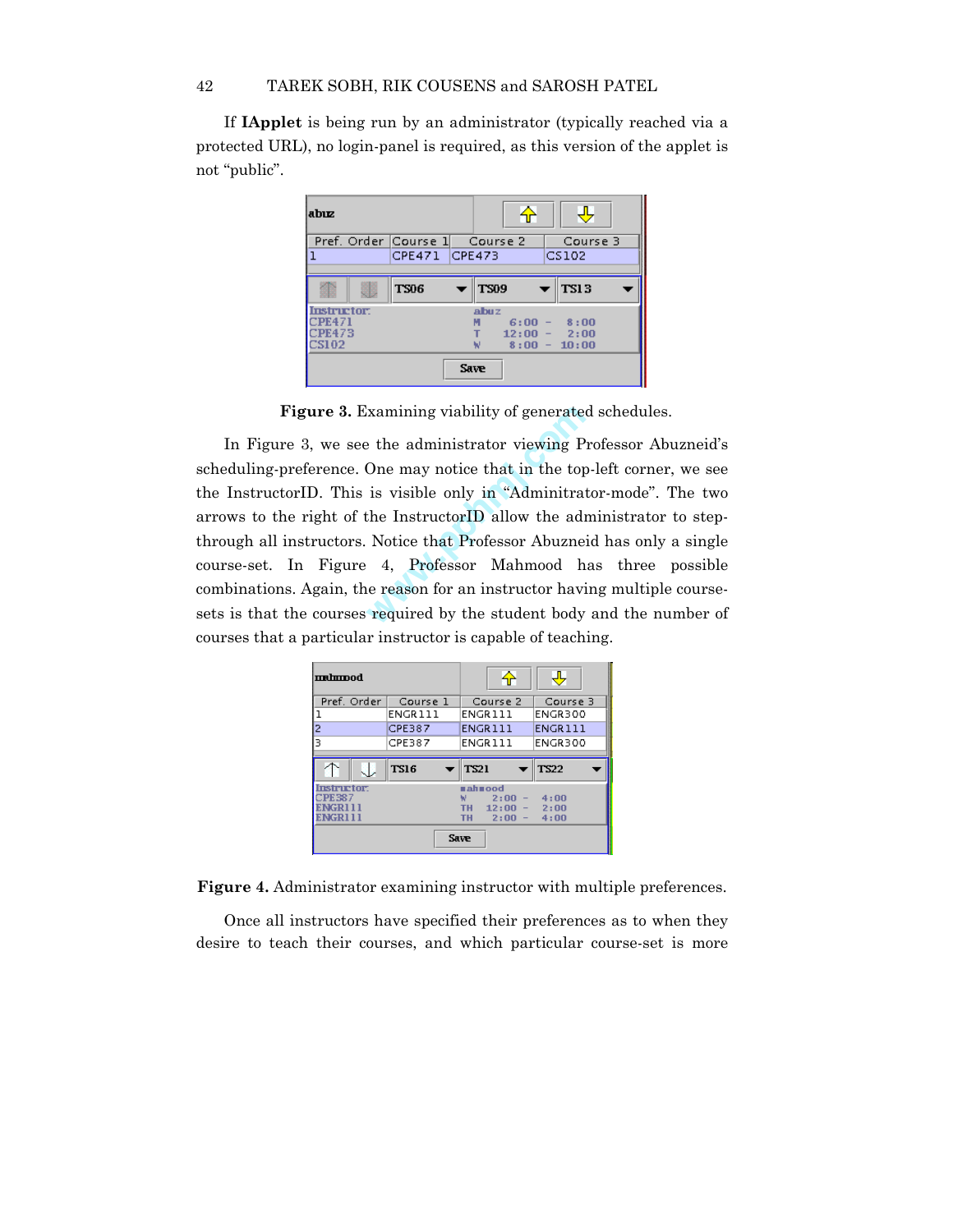interesting to them (if applicable)<sup>24</sup>, the administrator runs **AdmValidatorApplet**.

Using **AdmValidatorApplet**, the adminstrator examines the results of the scheduling process. He/she can view reasons for poor viability, and fine-tune the results by having IApplet and **AdmValidatorApplet** both visible.

| Reload                                                                                         |  | <b>Validate</b> |  |  | Show conflicts Show schedules |  |
|------------------------------------------------------------------------------------------------|--|-----------------|--|--|-------------------------------|--|
| Combination 0 is viable: 97 out of 97 => 100%<br>⊪Combination 1 is viable: 80 out of 97 => 82% |  |                 |  |  |                               |  |
| Combination 2 is viable: 97 out of 97 => 100%                                                  |  |                 |  |  |                               |  |
| Combination 3 is viable: 80 out of 97 => 82%<br>Combination 4 is viable: 97 out of 97 => 100%  |  |                 |  |  |                               |  |
| $\parallel$ Combination 5 is viable: 80 out of 97 => 82%                                       |  |                 |  |  |                               |  |
|                                                                                                |  |                 |  |  |                               |  |

**Figure 5.** Examining viability of generated schedules.

Amining viability of generated s<br>
that Instructor combination 0<br>
s only 82% viability. The admi<br>
samply 82% of student-requirement<br>
mation, the administrator wou<br>
and re-click the *Validate* butto:<br> **Validate**<br> **Example 1** In Figure 5, we see that Instructor combination 0 has 100% viability, while combination 1 has only 82% viability. The administrator may want to know exactly why only 82% of student-requirements are satisfied. In order to view this information, the administrator would simply check the *Show Conflicts* button, and re-click the *Validate* button.

| Reload         | <b>Validate</b>                            | $\triangleright$ Show conflicts   Show schedules |  |
|----------------|--------------------------------------------|--------------------------------------------------|--|
| Combination 1: |                                            |                                                  |  |
| 55.            |                                            |                                                  |  |
|                | cannot schedule 'MATH109' for TS06(querra) |                                                  |  |
|                | Previously scheduled: [                    |                                                  |  |
|                | ${1iu, CPE410, TS27}.$                     |                                                  |  |
|                | [romalis, CPE447, TS14].                   |                                                  |  |
|                |                                            |                                                  |  |
|                | {abuz, CPE471.TS06},                       |                                                  |  |
|                | {ee-quy, EE235, TS15},                     |                                                  |  |
|                | {ee-guv. EE443. TS22}                      |                                                  |  |
|                |                                            |                                                  |  |
|                | student 's5' possible: 6 not possible: 1   |                                                  |  |
|                |                                            |                                                  |  |
|                |                                            |                                                  |  |
|                |                                            |                                                  |  |

**Figure 6.** Examining reasons for poor viability.

Figure 6 shows, verbosely, exactly why we do not have a perfectly viable schedule. We see that student "s5" has 6 valid schedules, but that one of them has a conflict. We see that we cannot schedule MATH109 in TimeSlot #6, since "s5" is already taking CPE471 in this time-slot. Since the student cannot participate in 2 classes at the same time, this schedule is not 100% viable for this student.

<sup>&</sup>lt;sup>24</sup> this applies only to instructors who have multiple course-sets to manage.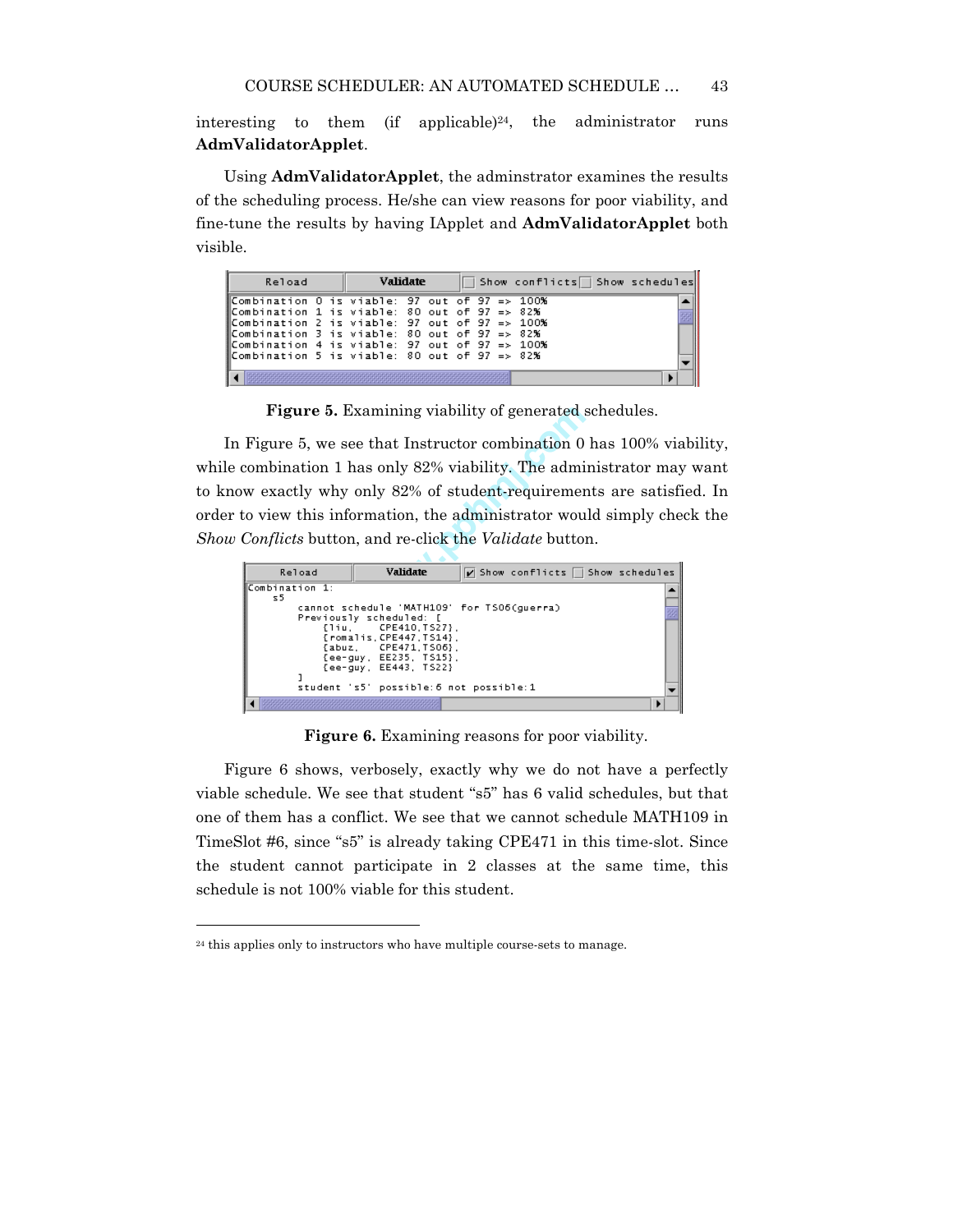Should the administrator wish to fix this conflict, he/she can move either of the conflicting courses to a different time-slot. **N.B.** one must be careful when doing this, since the success/viability of other students' schedules may depend upon the current time-slot allocations.

### **6. Limitations and Future Enhancements**

### **6.1. Limitations**

Clearly, this system is limited in a couple of ways:

(1) **time-slot** values are currently fixed-value. A much more dynamic solution would be desirable. Specifically, one that handles date/time issues.

solution does not always ex<br>determined by instructor-se<br>er approach would be to gen<br>the needs of the students (i.e.,<br>d at the same time).<br>nents (2) **a guaranteed solution** does not always exist. Success of this process is primarily determined by instructor-selection of desired teaching times. A better approach would be to generate the time-slot information based upon the needs of the students (i.e., which classes exist that cannot be scheduled at the same time).

### **6.2. Future enhancements**

Future enhancements are subject to the approval and interest in the results of this project. Some ideas:

**CourseScheduler engine** – This would contain a set of functions/objects which could be utilized through other programming languages to allow increased flexibility. This would obviate the need for much of the *Java* processing, which is inherently slower than C or C++ [4]. Extensions for COM/DCOM (Microsoft) or RPC (remote-procedurecall - available under most flavors of Unix) are possible, and probably desirable. This would also remove redundant program-code, and provide a single, cohesive toolset for programmers to access in several ways.

**time-slots** – This is really necessary for this product to function in the real-world. At the very least, the time-slots should be maintainable by the administrator.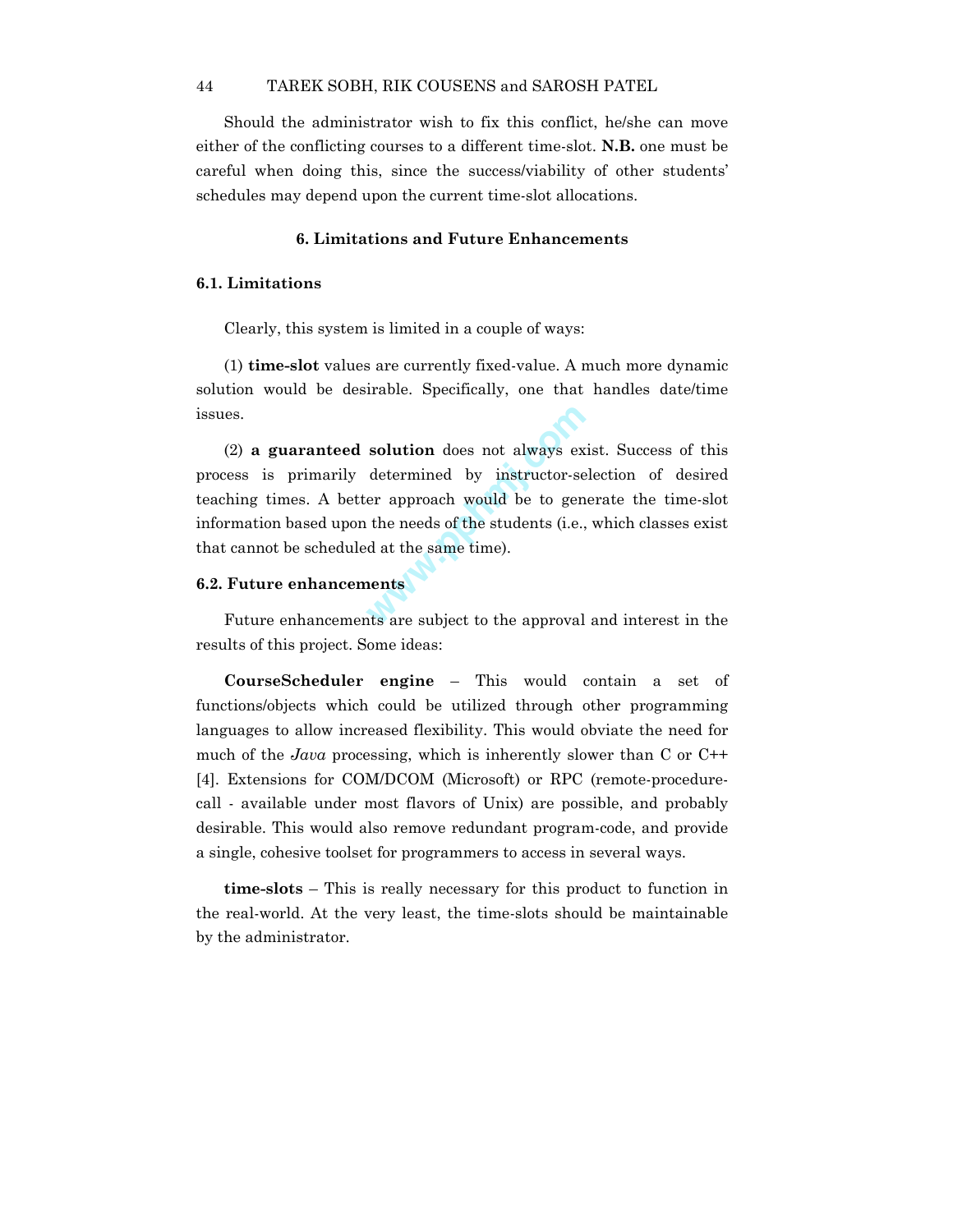**time-slot generation** – Should really be generated from the student-data. This seems to be the "best" solution, given that individual instructors have insufficient information as to when other "core" courses are being offered, and they may attempt to schedule their own "core" courses at the same time.

#### **7. Conclusions**

Using **CourseScheduler**, **IApplet** and **AdmValidatorApplet** functions together as a suite of tools which will help department chairpersons in the course-scheduling process. One of this suite's strong points is that it removes a lot of guess-work from the scheduling process by providing:

back and visual cues allowing<br>he student-requirements, wh<br>pr having to guess as to which c<br>to-understand controls user-in<br>es not address classroom-allo (1) immediate feedback and visual cues allowing for quick conflictresolution.

(2) sampling of the student-requirements, which minimizes the problem of the instructor having to guess as to which courses to offer.

(3) simple and easy-to-understand controls user-interfaces.

While this suite does not address classroom-allocation or class-size issues, we believe that it can be an enormously beneficial set of tools to members of the engineering education community.

#### **References**

- [1] Thomas A. Cormen et al., Introduction to Algorithms, The MIT Press, Cambridge, Massachusetts, eighth printing, 1992. ISBN: 0-262-03141 (MIT Press), 0-07- 013143-0 (McGraw-Hill).
- [2] Margaret A. Ellis and Bjarne Stroustrup, The Annotated C++ Reference Manual, Addison-Wesley Publishing Co., New York, 1990.
- [3] Donald E. Knuth, The Art of Computer Programming, Volume 3, Sorting and Searching, Second edition, Addison-Wesley Longman, Reading, Massachusetts, 1998.
- [4] R. Mihali, T. Sobh and D. Vamoser, SKED: a course scheduling and advising software, J. Comput. Appl. Engg. Edu. 12(1) (2004), 1-19.